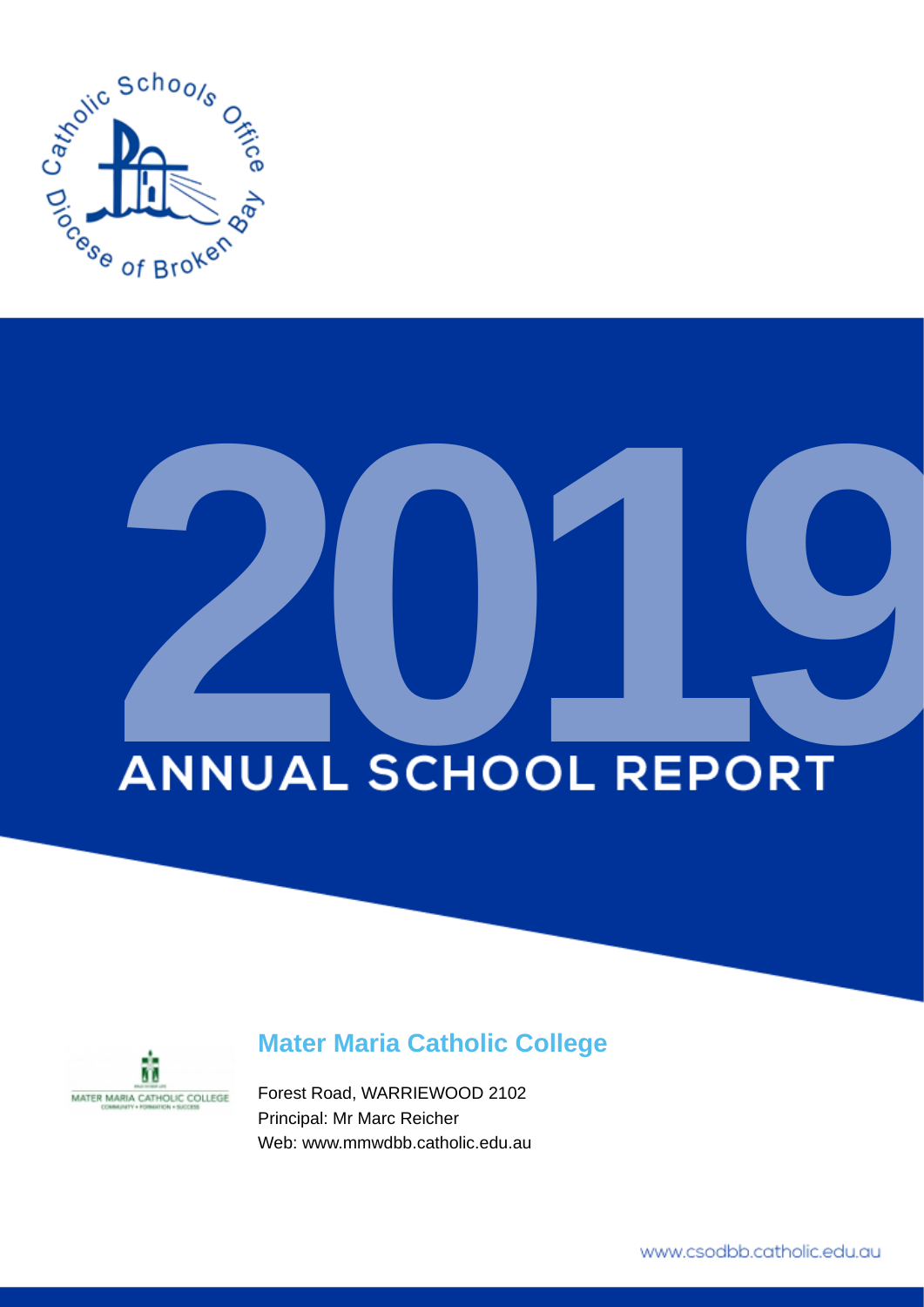# **About this report**

Mater Maria Catholic College (the 'College') is registered by the NSW Education Standards Authority (NESA) and managed by the Catholic Schools Office (CSO), Diocese of Broken Bay. The CSO as the 'approved authority' for the diocesan registration system formed under Section 39 of the NSW Education Act (1990), is responsible for monitoring the compliance of member schools in the manner that has been approved by the Minister of Education.

The Annual School Report (the 'Report') demonstrates accountability to regulatory bodies and the CSO. Additionally, the Report complements and is supplementary to other forms of regular communication to the College community regarding initiatives, activities and programs which support the learning and wellbeing of its students.

The Report provides parents and the wider community with fair, reliable and objective information about educational and financial performance measures as well as College and system policies. This information includes summary contextual data, an overview of student performance in state and national assessments, a description of the achievement of priorities in the previous year and areas for improvement. Detailed information about the College's improvement journey is documented in the School Improvement Plan (SIP) which is developed, implemented and evaluated in consultation with key stakeholders.

Further information about the contents of this Report may be obtained by contacting the College directly or by visiting the College's website. Information can be also be obtained from the [My School website.](https://www.myschool.edu.au/)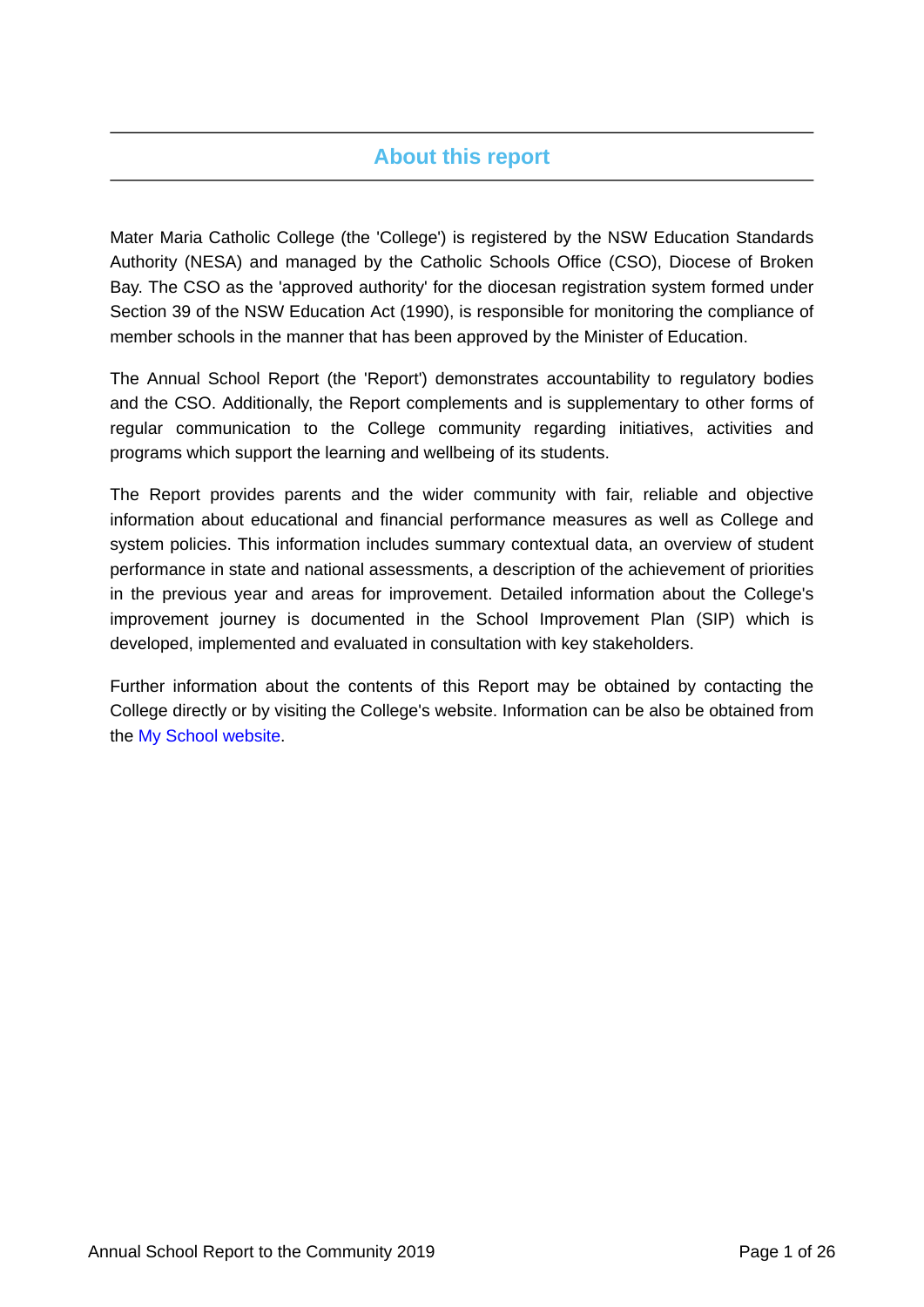# **Message from key groups in our community**

# **Principal's Message**

At Mater Maria Catholic College, we are blessed to have a supportive community who are committed to fulfilling the College mission statement.

We are inspired by the teachings of Jesus Christ, therefore we:

- Encourage a sense of community
- Promote Gospel values
- Nurture the human spirit
- Develop a welcoming, peaceful environment
- Provide opportunities for the realisation of potential
- Celebrate the uniqueness of the individual
- Educate for life

In 2019, we entered the final year of our three-year school improvement plan that challenged our students to, display their faith as disciples, be critical and creative thinkers and develop social and emotional skills to care for themselves and others.

Throughout the year, each member of our community was invited to be a steward of our natural environment. Students were encouraged to be E.P.I.C. learners by being Engaged in their learning, responding Positively to feedback, showing Independence by taking responsibility for their learning and behaviour, and finally contributing to a supportive, Connected community. The College continued to implement the BeYou program with students, staff and parents to strengthen the mental health and wellbeing of our students.

The final stage of a substantial building project was completed and students will return to 2020 with some wonderful new facilities.

### **Parent Body Message**

The College Advisory Board is one of two advisory parent bodies committed to the mission of the school, the other being the Parents and Friends (P&F) Association. The College Advisory Board's role is to act as custodian of the faith community, its focus being the wellbeing of the whole of the College within the beliefs and values, teachings and traditions of the Church. All parents are welcome to contribute to the P&F and provide guidance and feedback on school improvement initiatives.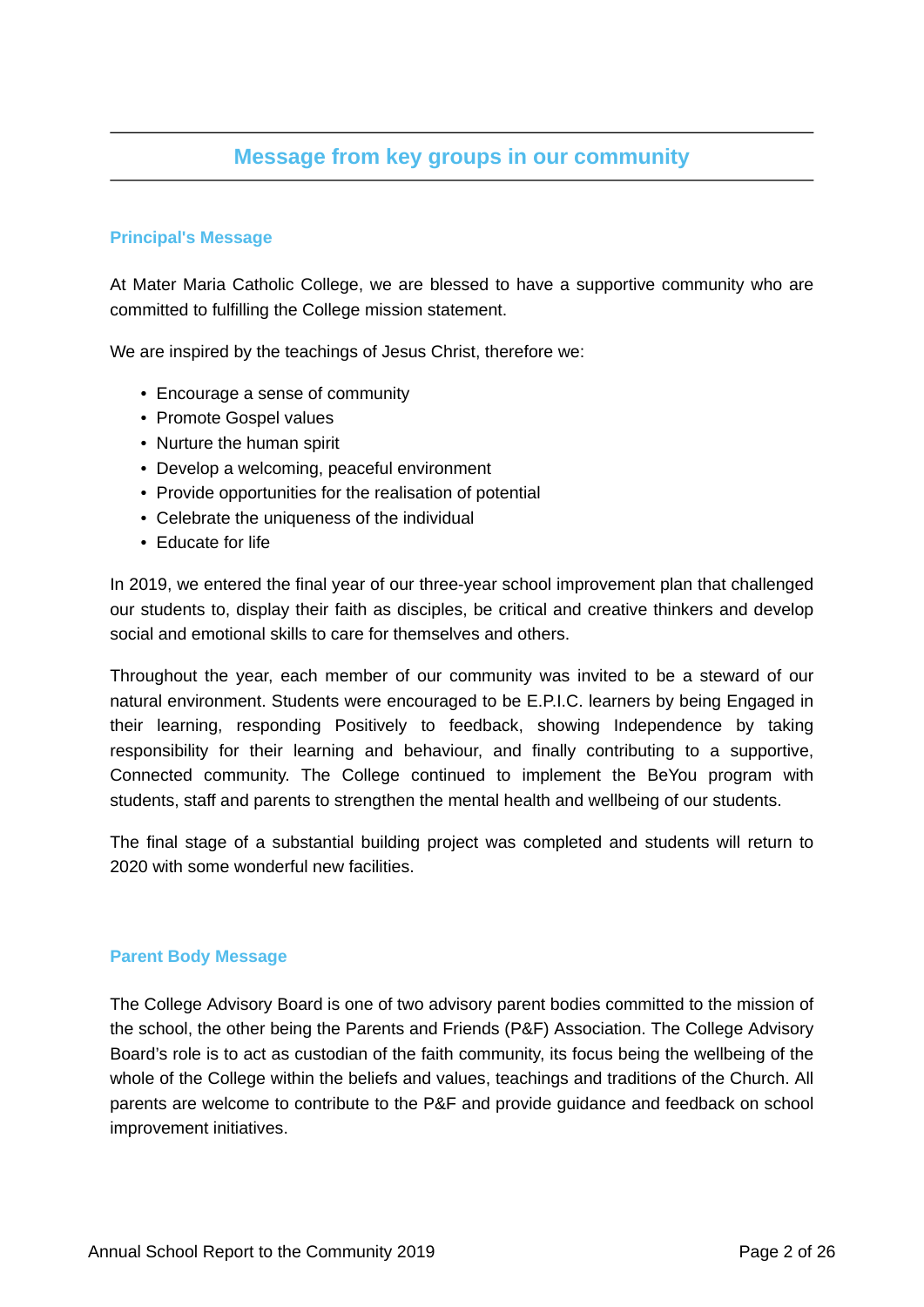In 2019, each member of the community was invited to be stewards of our natural environment and the parent body supported the College's Earthcare initiatives. Additionally, the College Advisory Board and P&F assisted in recognising the means to increase and encourage parent engagement in their children's learning and wellbeing. A number of parent network seminars were held and a successful careers conversation afternoon was facilitated by volunteer parents and friends to offer guidance around post-school pathways to Year 10 students selecting their HSC courses. The P&F group provides wonderful support and care to our students through their HSC care packs and reaching out to families in need.

The invitation for parents to provide feedback is provided regularly via the College newsletter and parent satisfaction on the various aspects of the College is analyzed using the 'Tell Them From Me' survey.

# **Student Body Message**

During 2019, College captains have led the student body along with the College prefects, house captains and Student Representative Council. Each ministry of leadership (the Arts, Community, House, Liturgy, Social Justice, Sport and Stewardship) has attempted to enrich their area of responsibility and make the College a better place. Year 12 student leaders were invited to share their faith with the student body at various Masses and assemblies. The inclusive structure of the student representative council means that all interested students across all age groups are able to display their leadership and contribute to some wonderful initiatives to display our college values.

In 2019 there were a number of significant student-led initiatives. The College Earthcare group was established and they assisted executive staff to draft a sustainable schools strategic plan, as well as organise the whole school composting project. We also organised and facilitated Peer Counseling, assemblies and events for RUOK? Day and the National Day Against Bullying and Violence and Stress-down afternoon.

We are often consulted through action groups of the SRC, this included taking part in designing the new learning spaces, reviewing the student recognition system and being part of the tender process for the new canteen. All students were given the opportunity to complete the 'Tell them From Me' survey and the College Wellbeing survey.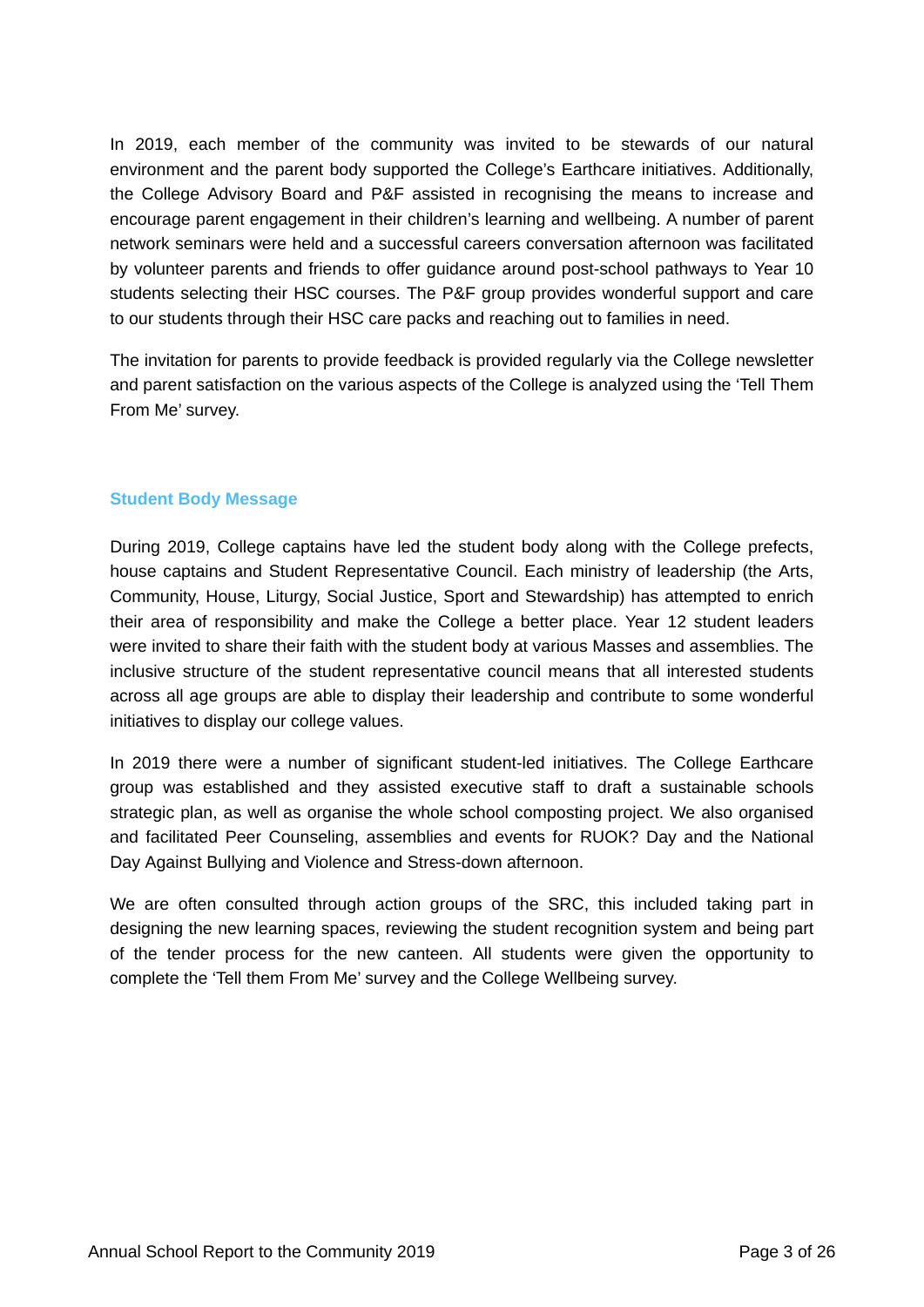# **School Features**

Mater Maria Catholic College is a co-educational systemic school, Years 7 to 12, located in the tranquil bush setting in Warriewood Valley.

The College provides young people with an excellent educational experience focused on deep learning, positive support networks and an infinite array of opportunities grounded in our shared College values of community, hospitality, justice, spirituality and stewardship.

In the tradition of the Sisters of the Good Samaritan, the founding religious order of the College, our students are called to be neighbours to all, to discover new ways of realising the parable of the Good Samaritan in all that they do. The Catholic tradition in which we educate at Mater Maria enables each student to make a contribution to others in unique ways. With Blessed Mary as our College patron and guide, each student is encouraged to share the gift of faith, be active in social justice campaigns and initiatives, be stewards for the world, and to make a difference in the ways that matter. The College enjoys a wonderful relationship with the Catholic parishes of Pittwater and the Lakes.

Our facilities are modern and equipped to offer engaging and creative ways of collaborating, communicating and delivering the curriculum. The site is wirelessly networked to service our Bring Your Own Device (BYOD) program. We are very excited about the completion of the new digital resource centre and student learning hub as well as the extensive refurbishment of the Ducker, Gilroy and Fitzmaurice buildings.

The College also has specialised learning spaces for STEM, electronics, digital learning, drama, fitness, hospitality, languages, music, science, timber, textiles and visual arts. In addition, students have the benefit of our performance and presentation auditorium, the Byrne Theatre and the Marana Complex, which is an impressive gymnasium and gathering space for College events. In the open air, the Mater Maria Oval, covered outdoor court, and cricket nets provide training grounds and pitches for a number of our sporting teams.

The College enters teams in the Broken Bay Sports Association and the Peninsula Cup. Elite sporting pathways are facilitated through the NSWCCC and College proudly sports many students onto higher sporting honours. Students can also represent the College in debating, public speaking and a variety of curriculum-specific competitions. The College also offers an extensive extracurricular program in creative and performing arts.

As the only co-educational Catholic secondary school in Sydney's northern beaches, Mater Maria Catholic College welcomes all families who are seeking a faith-based, co-educational, quality education for their sons and daughters.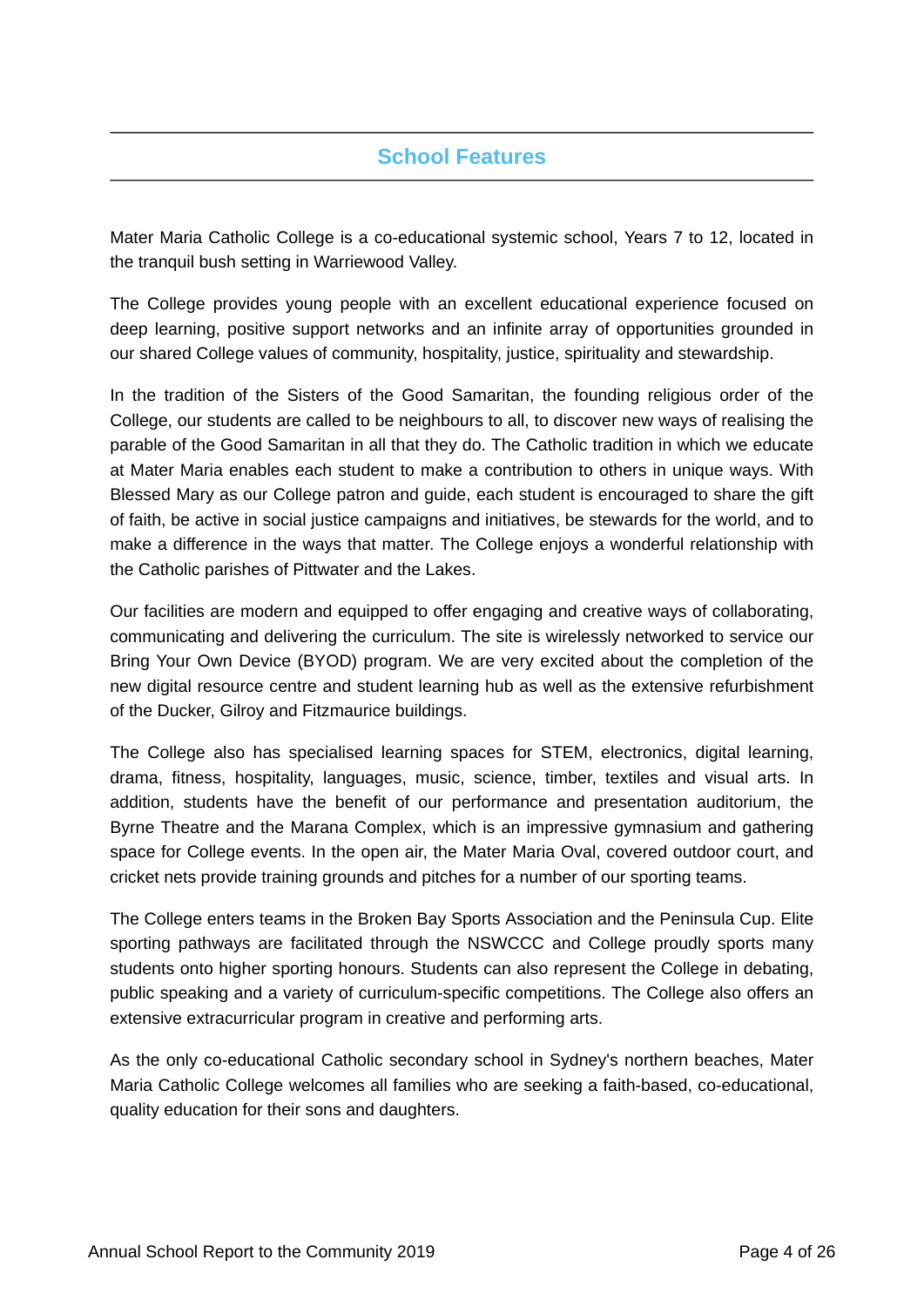# **Student Profile**

## **Student Enrolment**

Students attending the College come from a variety of backgrounds and nationalities. The following information describes the student profile for 2019. Additional information can be found on [My School website.](https://www.myschool.edu.au/)

| <b>Girls</b> | <b>Boys</b> | LBOTE* | <b>Total Students</b> |
|--------------|-------------|--------|-----------------------|
| 505          | 533         | 146    | 1038                  |

\* Language Background Other than English

### **Enrolment Policy**

The College follows the [Enrolment Policy for Diocesan Systemic Schools](https://www.csodbb.catholic.edu.au/about/Policies). The policy encourages the local Catholic community, under the leadership of the parish priest and principal, to look upon the time of enrolment as a potential occasion for ongoing evangelisation. The policy calls upon parents to examine their present faith commitments, to develop their role as prime educators of their children in faith and to immerse themselves in the communal, liturgical, ministerial and service dimensions of the parish. Copies of this policy and other policies in this Report may be obtained from the [CSO website](https://www.csodbb.catholic.edu.au/about/Policies) or by contacting the CSO.

### **Student Attendance Rates**

The average student attendance rate for the College in 2019 was 91.68%. Attendance rates disaggregated by Year group are shown in the following table.

| Attendance rates by Year group |  |             |       |       |                                              |
|--------------------------------|--|-------------|-------|-------|----------------------------------------------|
|                                |  |             |       |       | Year 7 Year 8 Year 9 Year 10 Year 11 Year 12 |
| 92.69                          |  | 89.74 90.13 | 88.21 | 94.50 | 94.80                                        |

### **Managing Student Non-Attendance**

In order for students to reach their full potential it is of paramount importance that they attend school regularly. While it is the parents' legal responsibility under the NSW Education Act (1990) to ensure that their children attend school regularly, our staff as part of their duty of care, monitor all absences and work in partnership with parents to support and promote the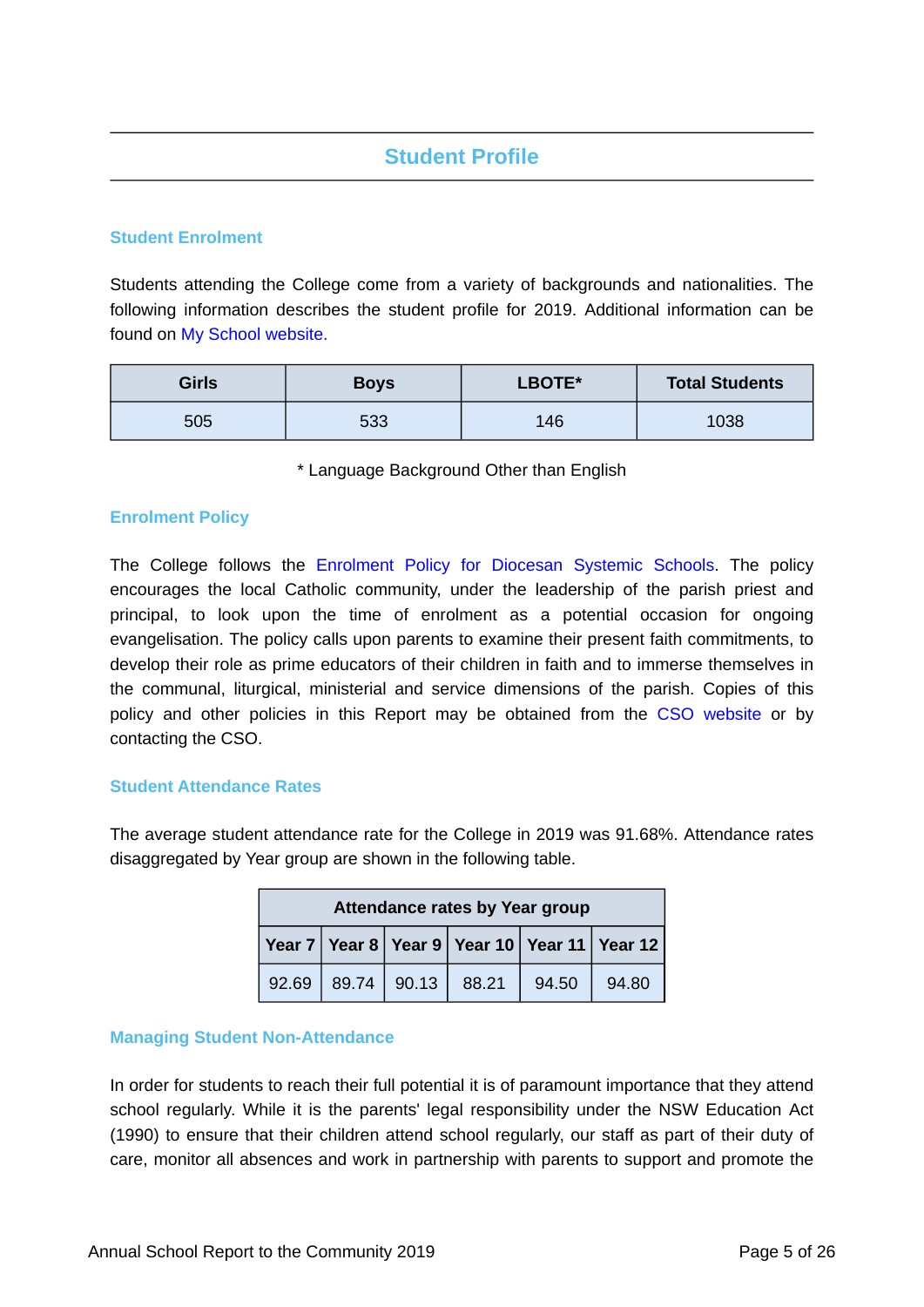regular attendance of students. In doing so, the College, under the leadership of the principal:

- provides a caring environment which fosters in students, a sense of wellbeing and belonging
- maintains accurate records of student attendance
- implements policies and procedures to monitor student attendance and to address non- attendance issues as and when they arise
- communicates to parents and students, the College's expectations with regard to student attendance and the consequences of not meeting these expectations
- recognises and rewards excellent and improved student attendance.

College attendance records also contain information regarding student absences including reasons for absence and documentation to substantiate reasons for absences. Teachers are required to monitor non-attendance diligently on a student by student basis and to bring to the attention of the Principal immediately any unexplained absences, non-attendance of a chronic nature, or reasons for non-attendance that cause concern. Matters of concern are referred to the Principal, the CSO and the relevant Department of Education officer where appropriate.

Where a student is not able to attend school for a prolonged period of time due to a medical condition or illness, the College in collaboration with parents, provides resources to contribute to the student's continuum of learning where possible. The CSO monitors each College's compliance with student attendance and management of non-attendance as part of the system's School Review and Development (SRD) processes. The College's attendance monitoring procedures are based on the Procedures for the Management of Student Attendance in the Broken Bay Diocesan Schools System (password required).

# **Student Retention Rate**

Of the students who completed Year 10 in 2017, 87% completed Year 12 in 2019.

# **Senior Secondary Outcomes**

The table below sets out the percentages of students undertaking vocational training in their senior years as well as those attaining the award of Higher School Certificate (or equivalent vocational education and training qualifications).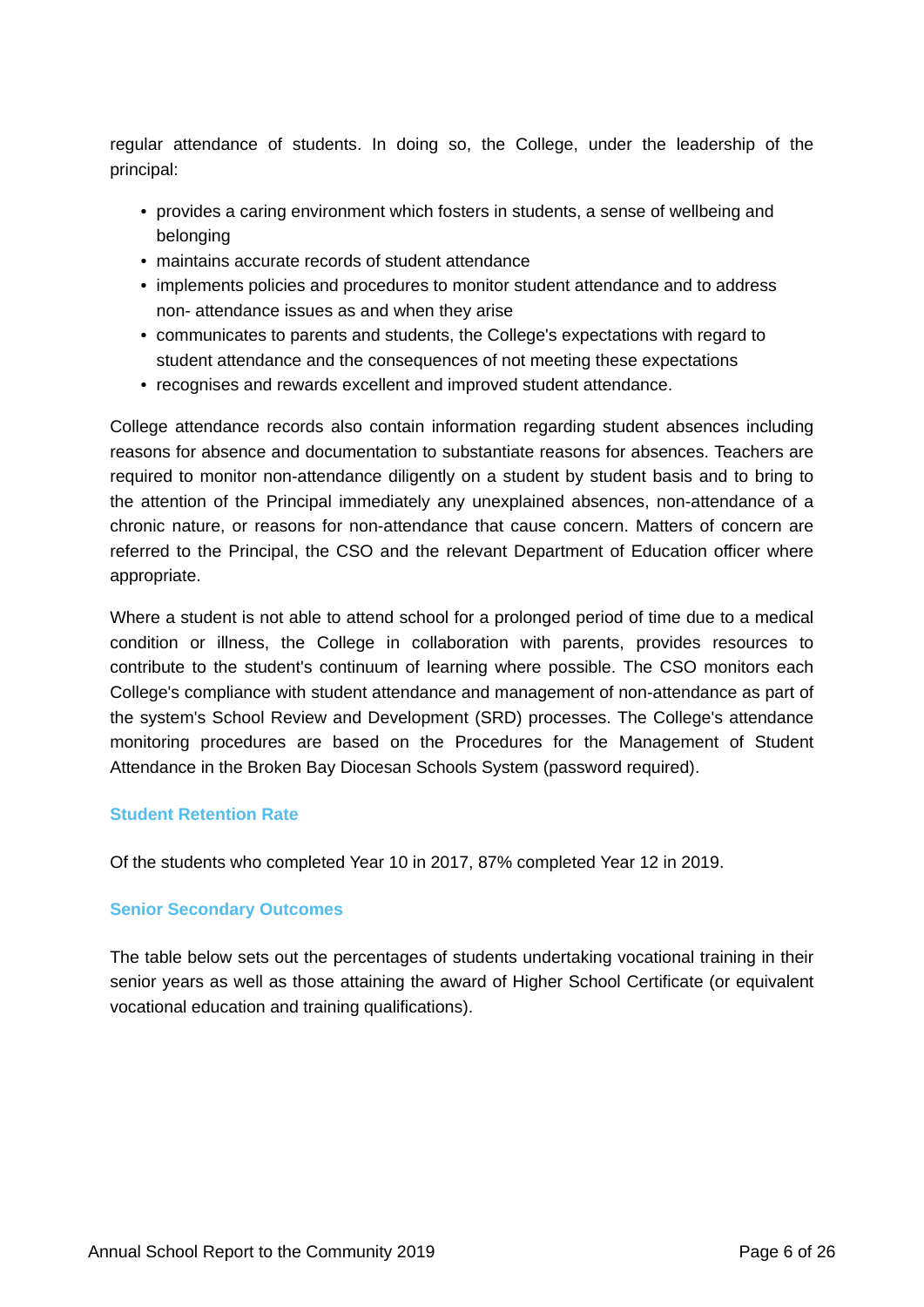| <b>Senior secondary outcomes 2019</b>                                                                                           |       |  |
|---------------------------------------------------------------------------------------------------------------------------------|-------|--|
| % of students undertaking vocational training or training in a trade during the senior<br>years of schooling                    | 14 %  |  |
| % of students attaining the award of Higher School Certificate or equivalent<br>vocational education and training qualification | 100 % |  |

# **Post School Destinations**

Each year the College collects destination data relating to the Year 12 student cohort.

Data collected from our students who leave after the compulsory leaving age (17) suggest that the unemployment rate among our past students is negligible or nil. 81% of our 2019 HSC class received offers of university places and approximately 15% of the 2019 HSC class has taken up apprenticeships.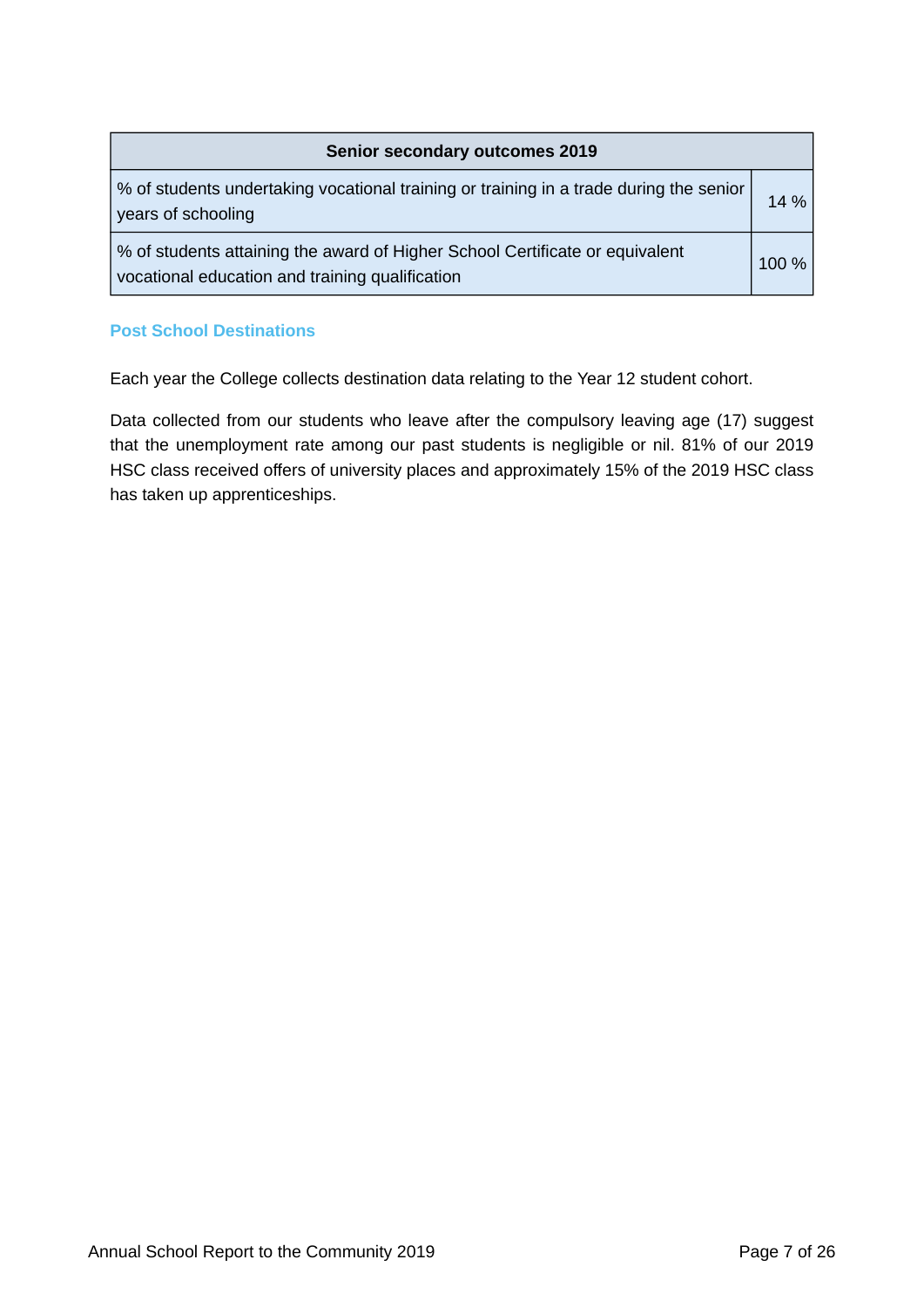# **Staffing Profile**

# **Staffing Profile**

The following information describes the staffing profile for 2019:

| Total number of staff              | 105 |
|------------------------------------|-----|
| Number of full time teaching staff | 59  |
| Number of part time teaching staff | 26  |
| Number of non-teaching staff       | 20  |

# **Total number of teaching staff by NESA category**

All teachers employed by the College are qualified to teach in NSW. Additionally, all teachers at this College who are responsible for delivering the curriculum are accredited with NESA. Effective from October 2007, the minimum qualification for a teacher in a systemic school in the Diocese of Broken Bay is a four year teaching degree.

Teachers at this College are either accredited as conditional, provisional or proficient as defined by the NSW Teacher Accreditation Act 2004. Accreditation at the levels of Highly Accomplished and Lead teacher are voluntary. The number of teachers within the Diocesan Schools System (systemic schools) at these levels is as follows:

- Proficient: 1294 teachers
- Provisional: 105 teachers
- Conditional: 1 teacher

Additionally, there are approximately 25 teachers who are currently actively engaged in the submission process at the higher levels of accreditation. Teacher status at individual schools can be sourced directly from the College.

### **Professional Learning**

The ongoing professional learning (PL) of each staff member is highly valued. PL can take many forms including whole school staff days, subject specific in-services, meetings and conferences and a range of programs provided by the CSO. The College takes responsibility for planning, implementing, evaluating and tracking staff PL. Individual staff members take responsibility for their ongoing PL. All teachers have been involved in PL opportunities during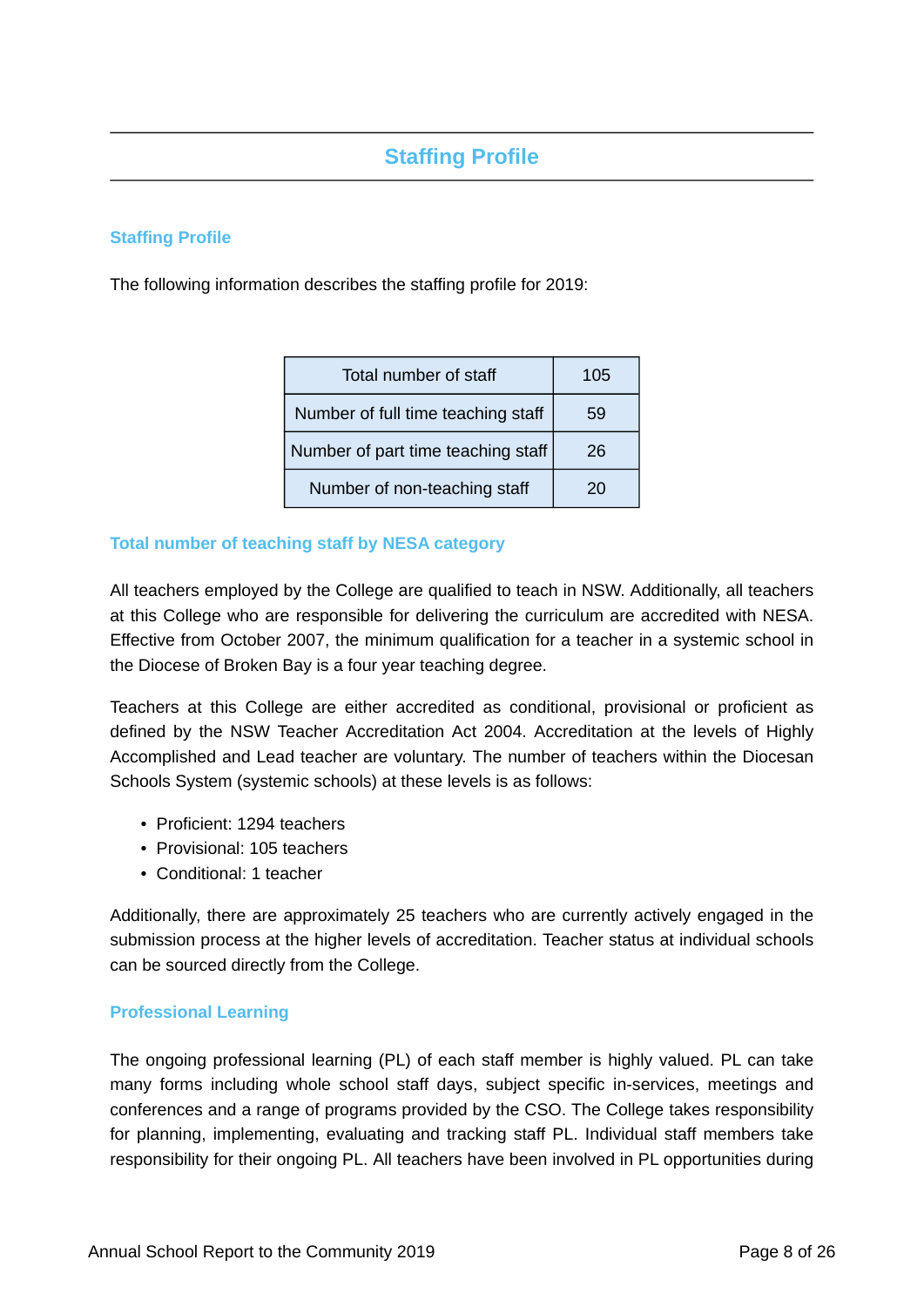the year related to improving student outcomes. The following table provides specific information relating to the focus of three of these staff development days.

# **Summary of professional learning at this school**

The major school improvement focus has been on improving student achievement through key learning area specific literacy strategies that target literacy requirements for each subject and meet the identified needs of our students. Staff also worked through the National Consistent Collection of Data requirements for adjusting and documenting the differentiated approaches used to meet student learning needs.

Staff were also involved in a behaviour management forum and continued our focus on positive mental health by completing modules of the BeYou program. Early career teachers were well supported by their mentors and the Director of Learning. All staff were involved in mandatory training on professional conduct, child protection, WHS and first aid. Finally, staff were trained in the use of the Compass School Management System.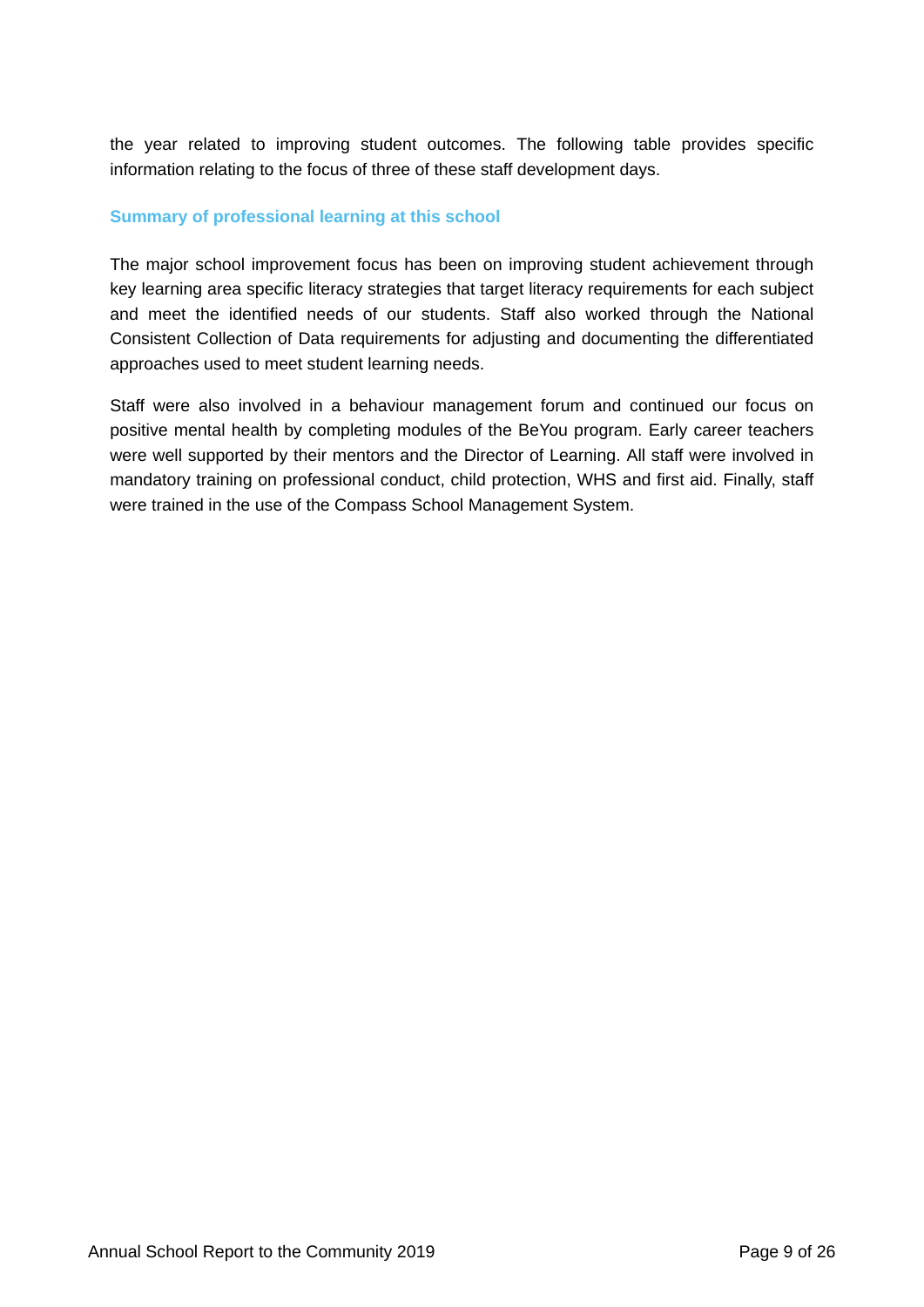# **Catholic Identity and Mission**

As a Catholic community, the College shares in the mission of the local Church: "The Diocese of Broken Bay exists to evangelise, to proclaim the Good News of Jesus Christ, gathered as friends in the Lord and sent out to be missionary disciples."

In partnership with parents as the first faith educators of their children and the local parish community, the College seeks to educate and form young people in the Catholic faith. The College provides formal Religious Education as well as retreats, spirituality days and social justice opportunities in which students are invited to serve others, especially the poor and those who are marginalised.

The College's Religious Education (RE) program is based on the [Broken Bay K-12 Religious](https://www.csodbb.catholic.edu.au/mission/Religious-Education) [Education Curriculum](https://www.csodbb.catholic.edu.au/mission/Religious-Education) and aims to provide students with meaningful, engaging and challenging learning experiences that explores the rich diversity of the Catholic faith and ways in which we live it.

Faith formation opportunities are provided for students, staff, parents and caregivers. Students regularly celebrate Mass and pray together. Students are invited to participate in age appropriate sacramental and missionary activities aimed at living out their mission as disciples of Jesus.

As you arrive at Mater Maria Catholic College, you walk past a contemporary statue of Mary and child and two beautifully potted Good Samaritan roses. When you look at the highest point of our property, you will see our modern chapel with its stunning cross. These symbols and many more around the College remind us of who we are and how we aspire to live our lives. Benedictine values and the Good Samaritan spirituality continue to have a strong influence over the life and mission of the College. Our College is blessed to be well supported by the surrounding parishes, the Catholic Parish of Pittwater and the Lakes Catholic Parish, who along with our staff, are important partners in the faith education offered to our students.

The celebration of the Eucharist is the pinnacle of the expression of the Catholic faith and is an integral part of life at the College. Supported by our local parishes, students have an opportunity to celebrate Mass weekly in our beautiful chapel and the Mass is also celebrated to mark the beginning and end of the school year, significant feast days and the Year 12 graduation. The 57th Anniversary Mass in May was a special opportunity for the College to give thanks for the abundant blessings which have been bestowed on the community and acknowledge the Sisters of the Good Samaritan.

During the course of 2019, the college celebrated a range of significant liturgical events. These included; Ash Wednesday, Easter liturgy, the Feast of the Assumption and the thanksgiving liturgy for our volunteers. Morning blessings and breakfasts for Mother's Day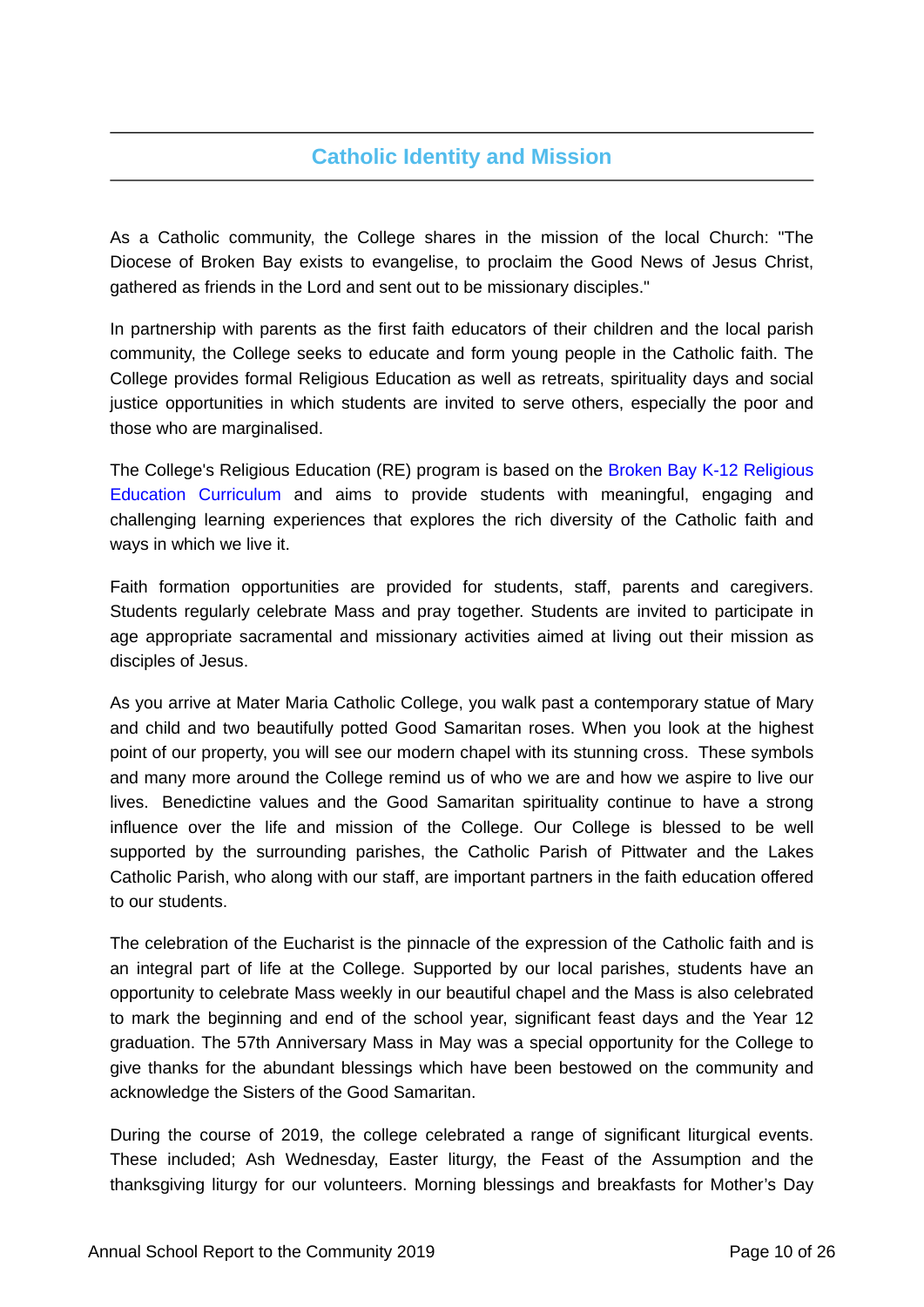and Father's day remained popular with parents and students alike. Prayer life is encouraged with formal prayer held in the Mater Maria Chapel as well as prayers being offered during assemblies and mentor groups. It has become customary for our senior student leaders to share their faith with the community at these special events.

In 2019, each member of the community was invited to be a custodian of the college value of stewardship. Guided and inspired by Pope Francis' encyclical Laudato Si, the student-led Earthcare group was established and immediately went into action by setting up our composting project that will sustain the vegetable gardens soon to be installed. The Earthcare group joined with interested staff to develop a sustainable schools strategic plan that will support the community in responding to the calling of protecting our natural environment. Students were also involved in a number of different social outreach activities.

As well as connecting with local parishes, our students had the opportunity to share their faith with other young people at interfaith dialogue meetings and the Australian Catholic Youth Festival.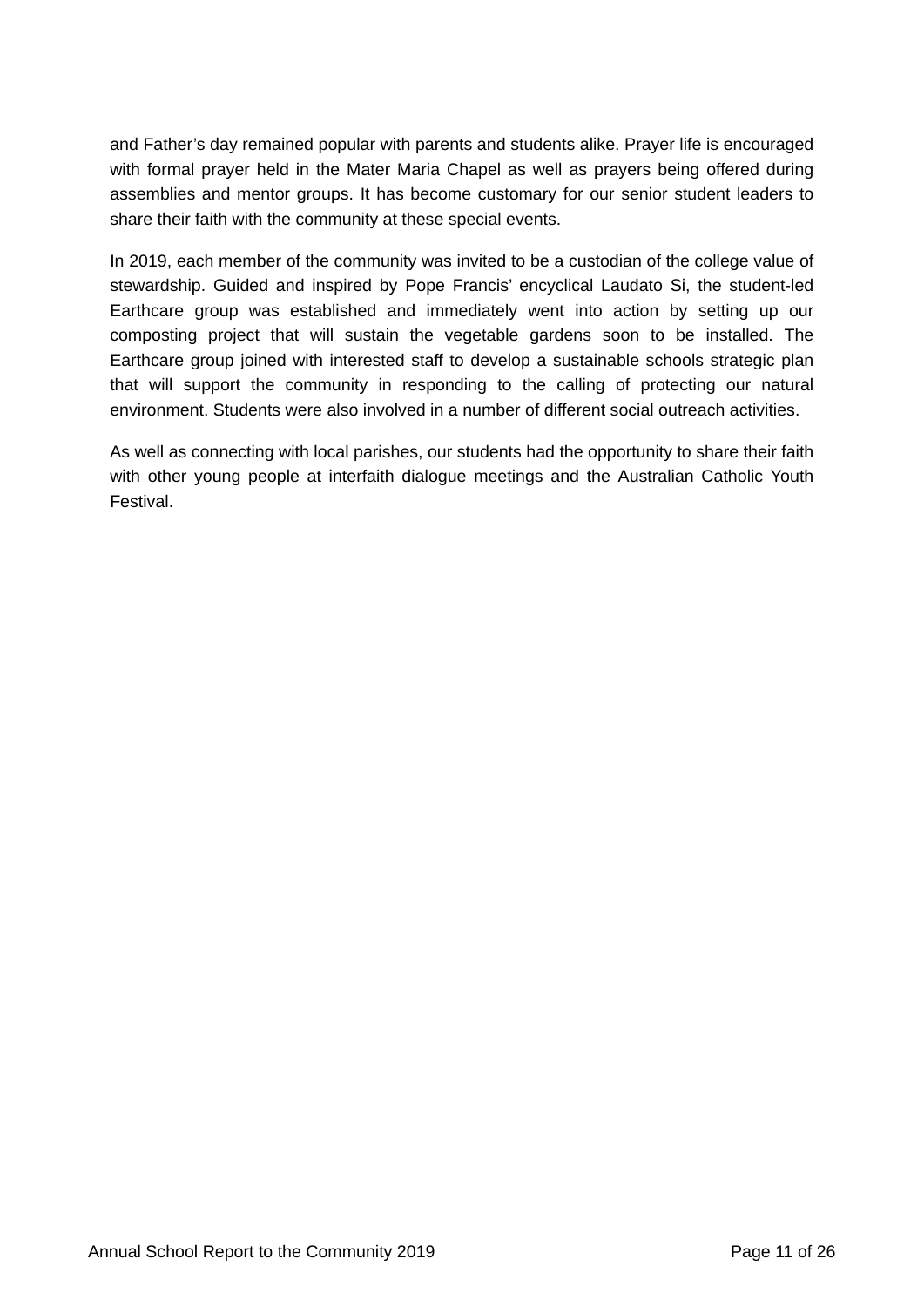# **Curriculum, Learning and Teaching**

# **Secondary Curriculum**

The College provides an educational program based on, and taught in accordance with the NSW Education Standards Authority (NESA) syllabuses for secondary education. The Key Learning Areas (KLAs) of English, Mathematics, Science, Human Society and its Environment (HSIE), Creative Arts (CA), Personal Development, Health and Physical Education (PDHPE), Languages and Technological and Applied Studies (TAS). In addition to this, the College implements the Diocesan Religious Education syllabus. Staff members are committed to continuous improvement of teaching and learning in all facets of the curriculum.

The College seeks to provide flexible learning structures in which the curriculum can be delivered to meet the needs of all students. Each student's program for learning is informed by contemporary pedagogies and a focused analysis of each student's learning data. Refining professional practice and sharing knowledge through teacher collaboration remains a critical component in realising the School's overarching goal to develop Engaged, Positive, Independent and Connected (EPIC) learners, more specifically being Engaged in quality learning; possessing a Positive attitude towards learning; displaying Independence by taking personal responsibility for our own learning and behaviour, and being Connected to all that the Catholic community has to offer.

Key Learning Area (KLA) leaders placed continued emphasis on designing academic programs around a focus issue to provide a deeper, more authentic scope for the delivery of the syllabus. The College evaluated strategies for the whole-school literacy approach with a key focus on developing more sophisticated responses by gaining a deeper understanding of concepts. Staff members were also invited to interrogate student learning data to generate questions about the literacy and numeracy strengths and areas for development of their classes in preparation for the 2019 school year. Teachers accessed data from the effort and behaviour grades issued each school term, academic results reported each semester, NAPLAN, the ACER Progressive Achievement Tests (PAT) and General Ability Tests (AGAT).

During 2019, the BYOD program was evaluated and moving students will transition from working on iPads to using a laptop to meet their IT needs. There have been some significant improvements in the network provided by the Catholic Schools Office that means we can now connect a variety of devices. The program has provided many opportunities to enhance student learning, organisation and creativity beyond the constraints of traditional resources as students have been immersed in a variety of innovative and engaging tasks.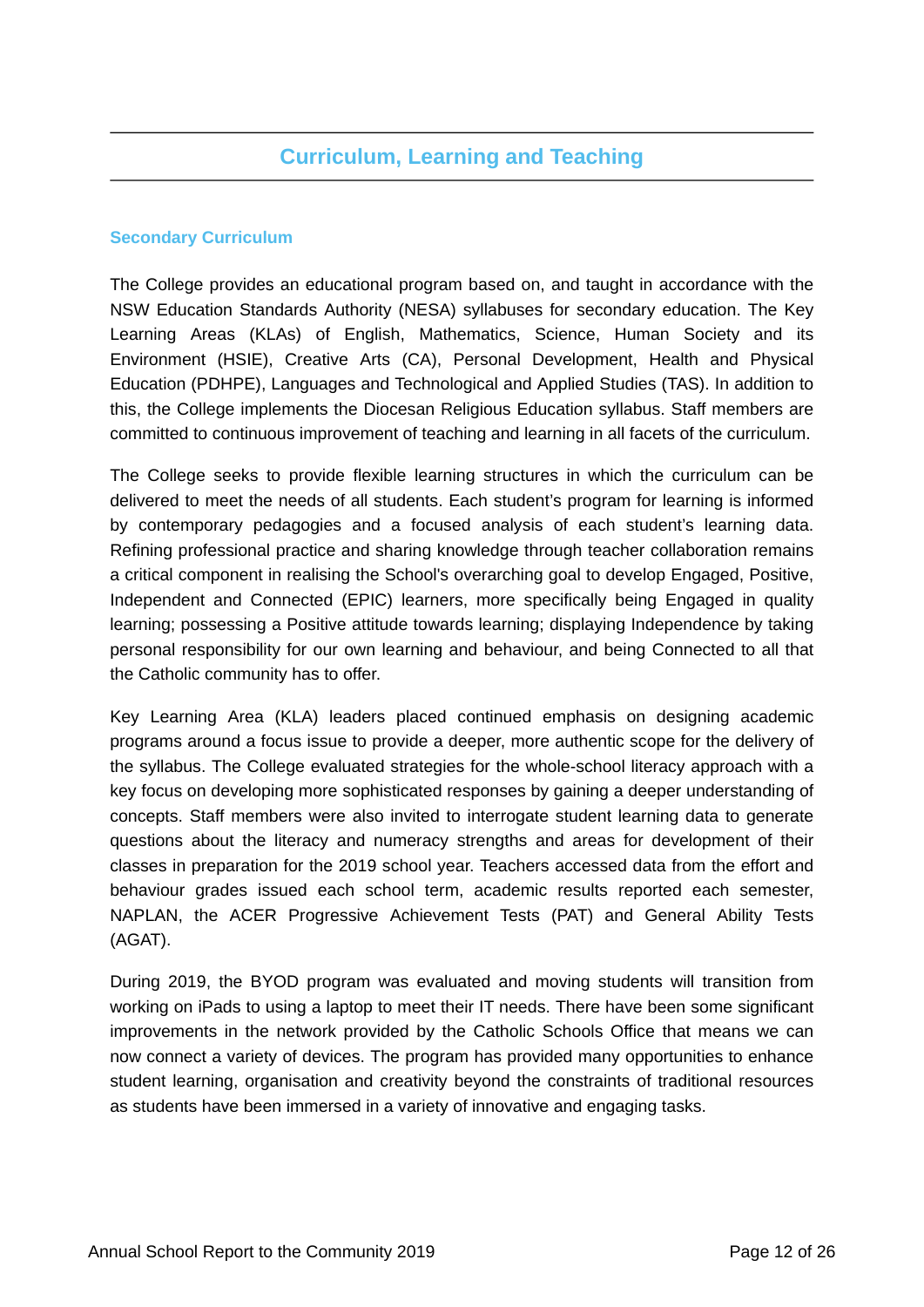In 2019, we expanded the vocational pathways offered for students by including more vocational education courses and the opportunity for students to enrol in school-based apprenticeships and traineeships. We were encouraged by the achievement and success these students found in their chosen industries and believe these offerings support our mission statement of 'educating for life' and 'providing opportunities for the realisation of potential'.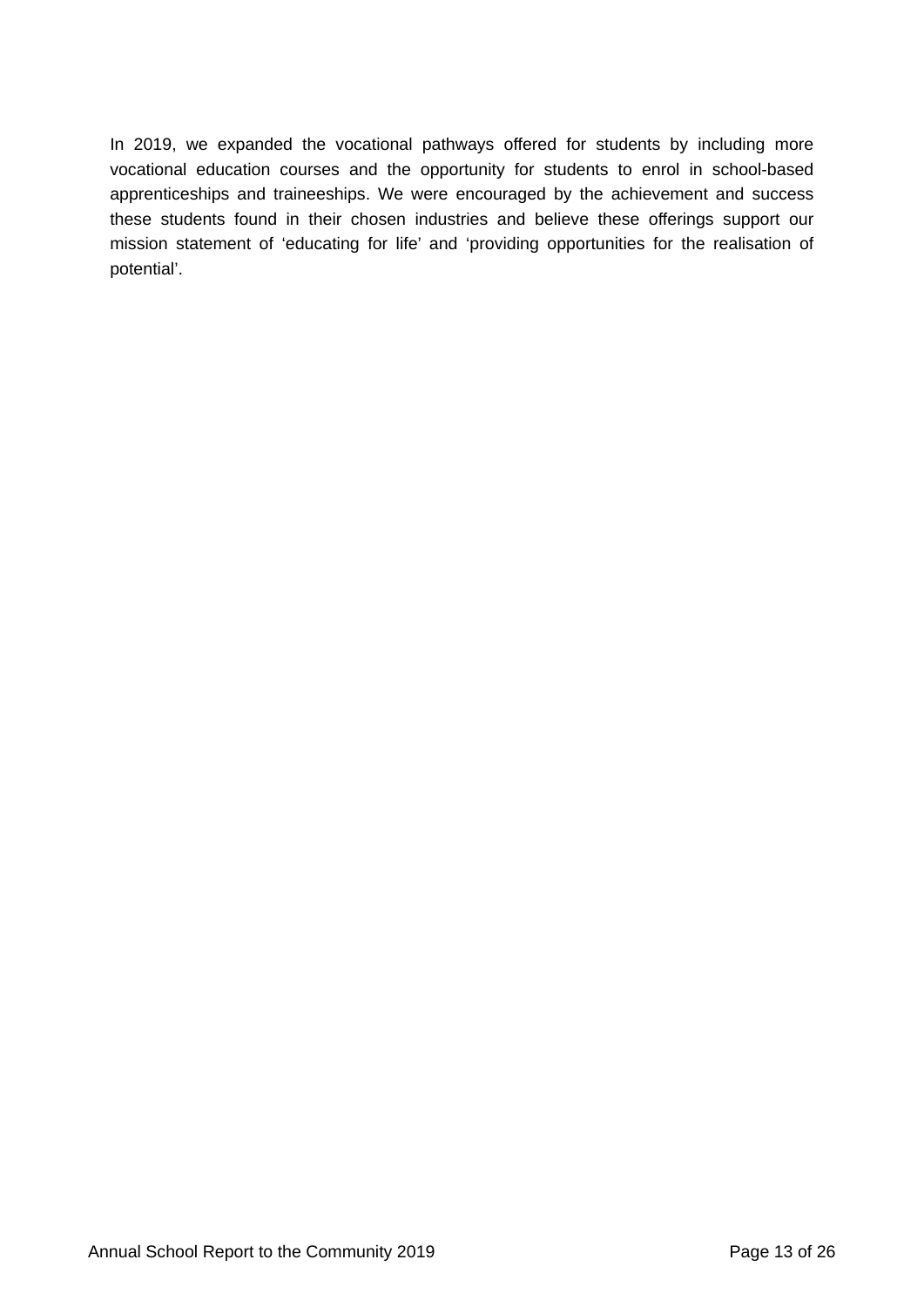# **Student Performance in Tests and Examinations**

The National Assessment Program Literacy and Numeracy (NAPLAN) is an annual assessment for students in Years 3, 5, 7 and 9. NAPLAN assessment results provide valuable information about student achievements in literacy and numeracy. An analysis of these results assists the College's planning and is used to support teaching and learning programs.

The tables below show the percentages of students who achieved particular skill bands in the aspects of literacy and numeracy compared to students nationally. Literacy is reported in four content strands (aspects): Reading, Writing, Spelling, Grammar and Punctuation. Numeracy is reported as a single content strand. Students who were exempted from any test were deemed not to have met the national minimum standard in that test area and are not included in band distributions. Additional NAPLAN student performance information can also be accessed from the My School website.

| <b>NAPLAN RESULTS 2019</b> |                                |               | % of students in the top<br>2 bands | % of students in the<br>bottom 2 bands |                                        |  |
|----------------------------|--------------------------------|---------------|-------------------------------------|----------------------------------------|----------------------------------------|--|
|                            |                                | <b>School</b> | <b>Australia</b>                    | <b>School</b>                          | <b>Australia</b>                       |  |
|                            | <b>Grammar and Punctuation</b> | 36%           | 31%                                 | 9%                                     | 19%                                    |  |
|                            | <b>Reading</b>                 | 45%           | 31%                                 | 7%                                     | 16%                                    |  |
| Year<br>$\overline{7}$     | <b>Writing</b>                 | 25%           | 17%                                 | 19%                                    | 27%                                    |  |
|                            | <b>Spelling</b>                | 39%           | 35%                                 | 7%                                     | 15%                                    |  |
|                            | <b>Numeracy</b>                | 38%           | 37%                                 | 7%                                     | 15%                                    |  |
| <b>NAPLAN RESULTS 2019</b> |                                |               |                                     |                                        |                                        |  |
|                            |                                |               | % of students in the top<br>2 bands |                                        | % of students in the<br>bottom 2 bands |  |
|                            |                                | <b>School</b> | <b>Australia</b>                    | <b>School</b>                          | <b>Australia</b>                       |  |
|                            | <b>Grammar and Punctuation</b> | 20%           | 19%                                 | 13%                                    | 23%                                    |  |
|                            | <b>Reading</b>                 | 21%           | 23%                                 | 7%                                     | 19%                                    |  |
| Year                       | <b>Writing</b>                 | 16%           | 13%                                 | 19%                                    | 37%                                    |  |
| 9                          | <b>Spelling</b>                | 23%           | 24%                                 | 10%                                    | 18%                                    |  |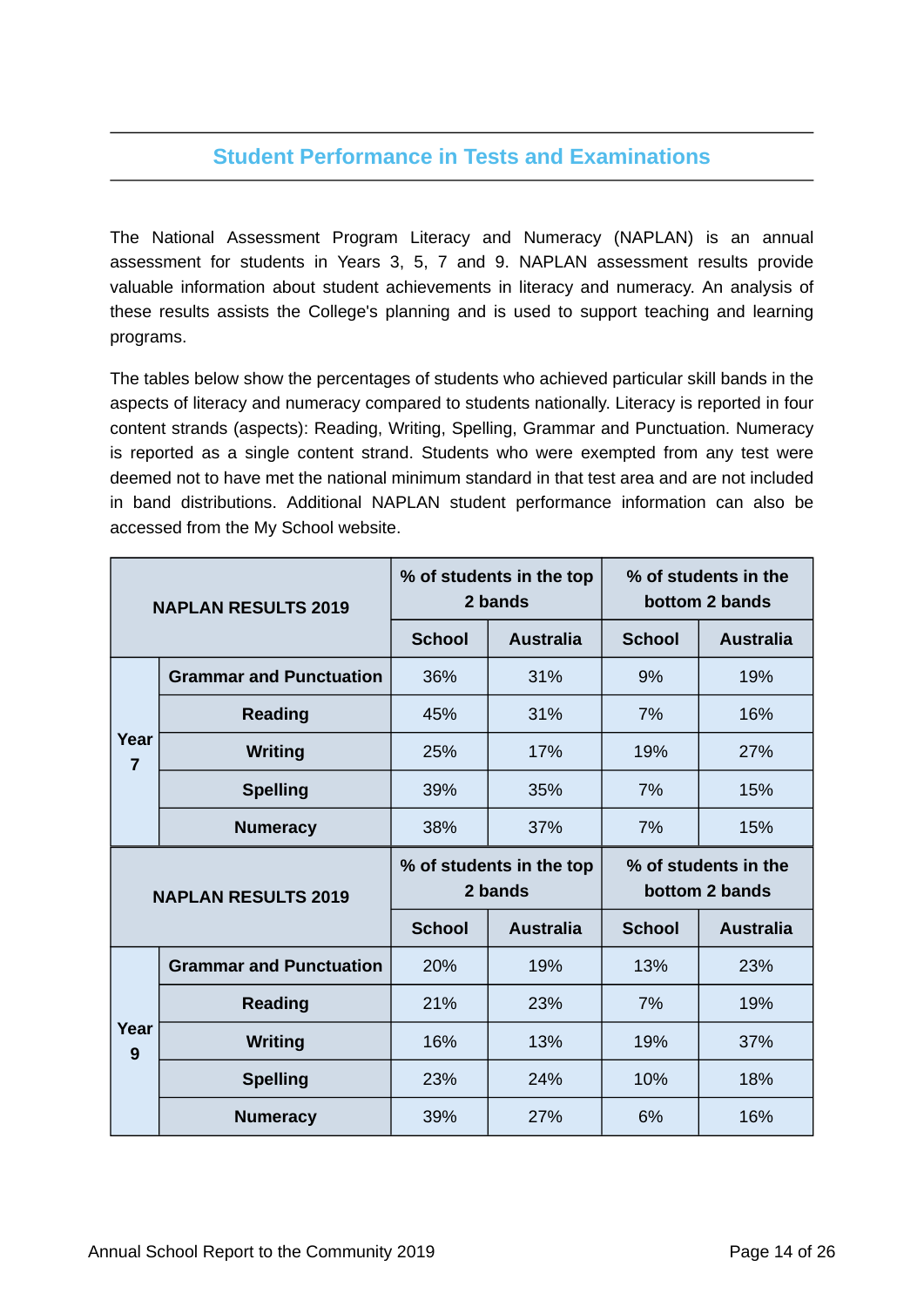### **Higher School Certificate (HSC) Diocese**

The results of the College's Higher School Certificate (HSC) candidature are reported for particular subjects. The table provided shows the percentage of students who achieved in the top two bands and shows comparison with results from previous years.

NB: A number of new syllabuses were implemented in recent years which means there was a change in either subject name and/or course number. For this reason, results from previous years may appear as 0%. Some courses no longer run and therefore will show as 0%.

In 2019, the School achieved excellent HSC results with 77% of two unit results placed in the top three performance bands. All subject areas had students achieving in the highest band and there were twelve students across a range of practical subjects who had their major works nominated for the various exemplar exhibitions and events. Across the schools in our system, Mater Maria students placed first in sixteen subjects from a range of key learning areas including, Advanced English, Extension 2 English, Mathematics, Extension 1 Mathematics, Earth and Environmental Science, PDHPE, Modern History, Drama, Music 1, Industrial Technology, Information Processes and Technology, Tourism Travel & Events VET, Italian continuers, Spanish continuers, Japanese beginners and French beginners.

We all had students who achieved a HSC whilst enrolled in a school-based apprenticeship course. The 2019 cohort had more ATAR scores over 95 than recent years and a number of students were offered university placements through early placement schemes and scholarships. We believe these pleasing results are due to the subject-specific literacy plans, informed by a detailed analysis of previous HSC and NAPLAN results, that have been instigated in the junior school over the past few years. We also have a volunteer Years 12 mentoring program to support student wellbeing and keeping the focus of achieving individual personal best.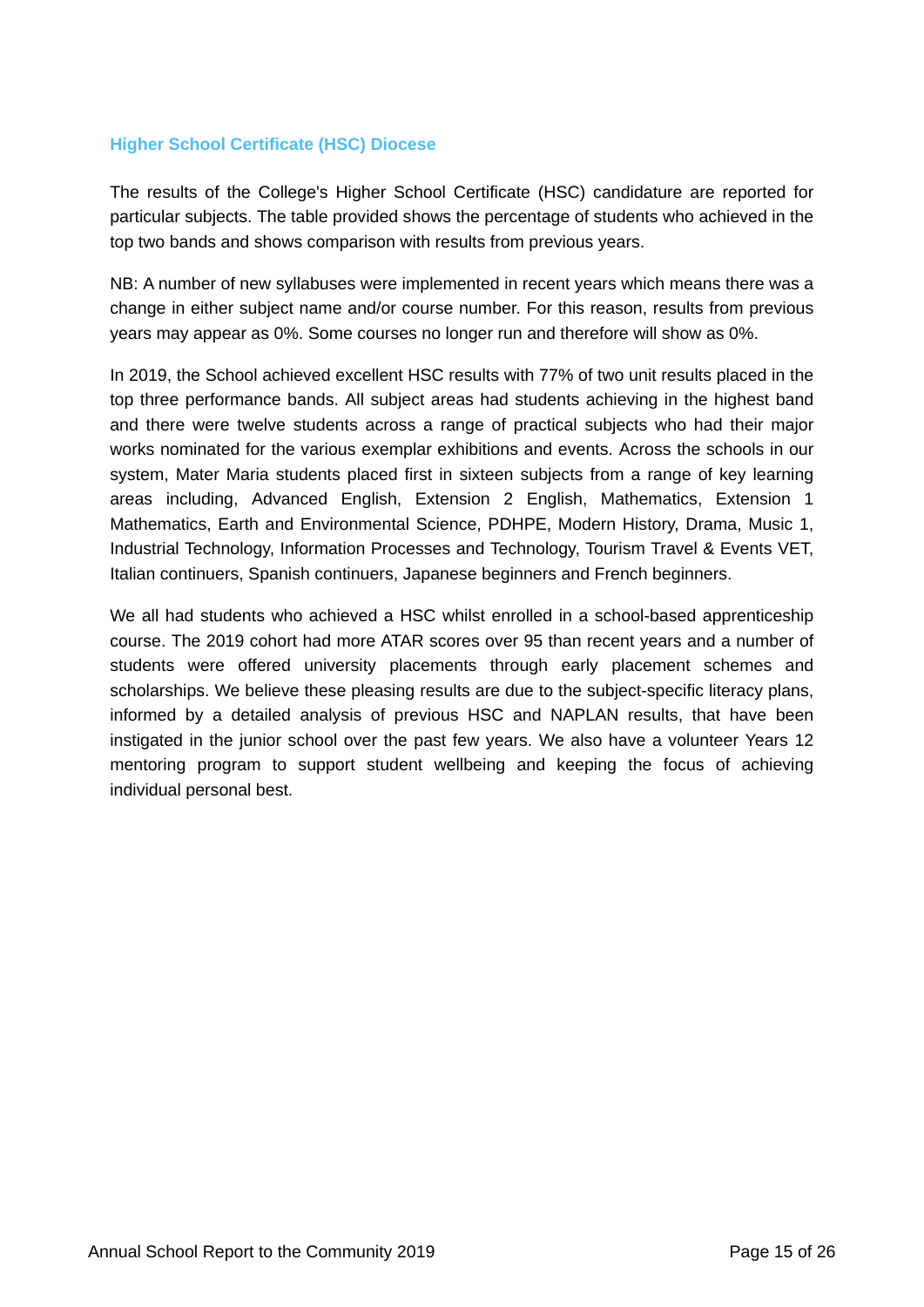|                                  | Percentage of students in the top 2 bands (Bands 5 and 6) |              |               |              |               |              |
|----------------------------------|-----------------------------------------------------------|--------------|---------------|--------------|---------------|--------------|
| <b>Higher School Certificate</b> | 2017                                                      |              | 2018          |              | 2019          |              |
|                                  | <b>School</b>                                             | <b>State</b> | <b>School</b> | <b>State</b> | <b>School</b> | <b>State</b> |
| <b>Ancient History</b>           | 50 %                                                      | 36 %         | 30 %          | 36 %         | 83 %          | 36 %         |
| <b>Biology</b>                   | $33\%$                                                    | 40 %         | 31 %          | $37\%$       | 47 %          | $32\%$       |
| English (Advanced)               | 64 %                                                      | 64 %         | 51 %          | 63 %         | 58 %          | 62 %         |
| English (Standard)               | 13 %                                                      | 16 %         | 32 %          | 15 %         | 15 %          | 12 %         |
| <b>Industrial Technology</b>     | 74 %                                                      | 22 %         | 60%           | 23 %         | 63 %          | 22 %         |
| <b>Legal Studies</b>             | 38 %                                                      | 44 %         | 50 %          | 45 %         | 57 %          | 42 %         |
| Music 1                          | 100 %                                                     | 66 %         | 88 %          | 65 %         | 100 %         | 66 %         |
| <b>Visual Arts</b>               | $90\%$                                                    | 55 %         | 92 %          | 53 %         | 100 %         | 63 %         |

# **Record of School Achievement (RoSA)**

Eligible students who leave school before receiving their Higher School Certificate will receive the NSW Record of School Achievement (RoSA). The RoSA has been designed to provide grades for all Stage 5 (Year 10) and Stage 6 (Preliminary) courses completed during secondary education. In 2019, the number of students issued with a RoSA was 4.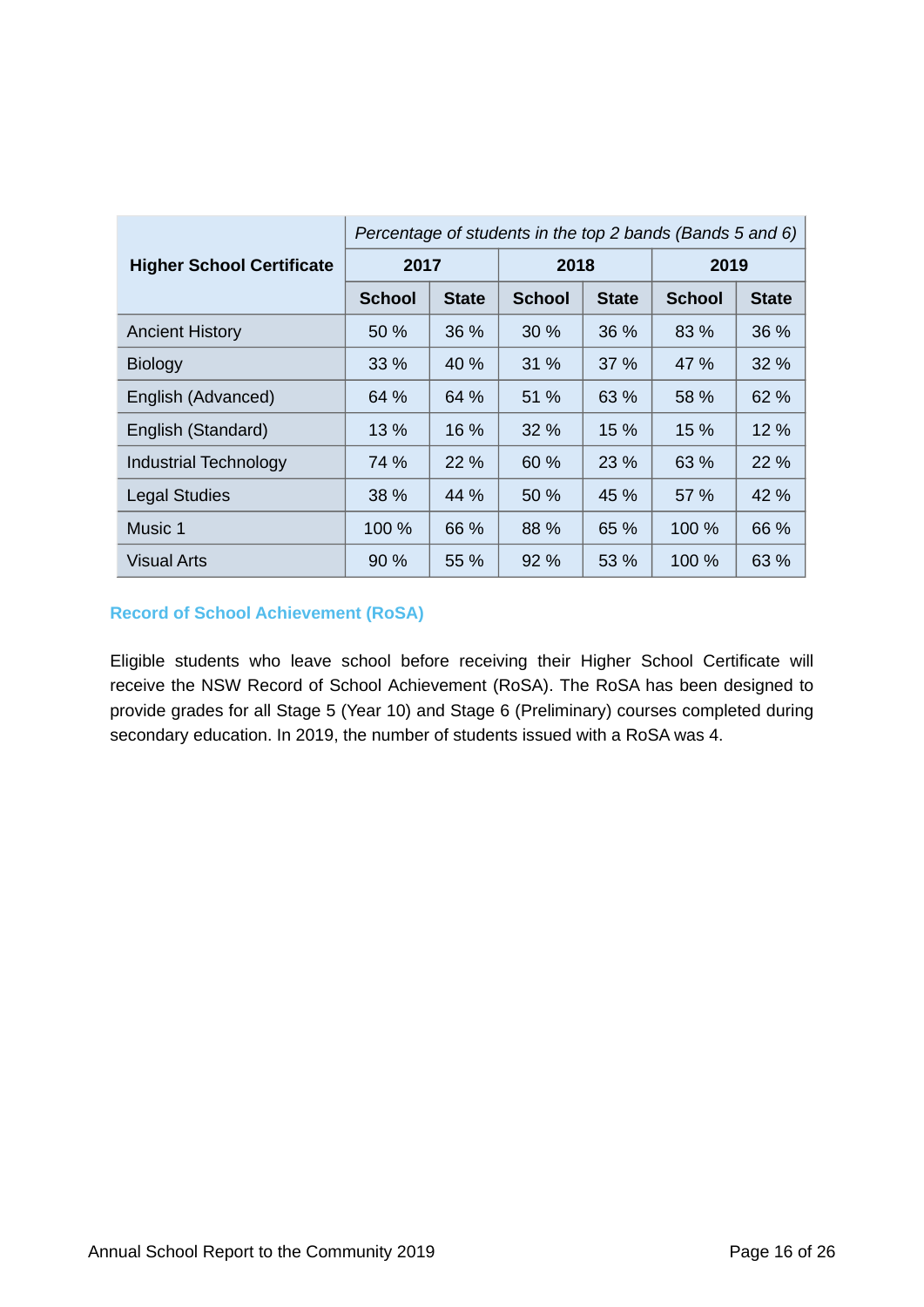# **Pastoral Care Policy**

The College's pastoral care and student wellbeing policies guidelines and procedures are informed by the [Pastoral Care Policy for Diocesan Systemic Schools.](https://www.csodbb.catholic.edu.au/about/Policies) This policy is underpinned by the guiding principles from the National Safe Schools Framework (2013) (NSSF) that represent fundamental beliefs about safe, supportive and respectful school communities. These guiding principles emphasise the importance of student safety and wellbeing as a pre-requisite for effective learning in all Catholic school settings. The Pastoral Care and Wellbeing Framework for Learning for the Diocese of Broken Bay Schools System (the Framework') utilises the NSSF ensuring that diocesan systemic schools meet the objectives of the NSSF at the same time as meeting the diocesan vision for pastoral care and wellbeing. Further information about this and other related policies may be obtained from the CSO website or by contacting the CSO. The policy was revised in 2019 to align with the [Australian Wellbeing Framework \(2018\)](https://studentwellbeinghub.edu.au/educators/framework/) for implementation in 2020.

# **Behaviour Management and Student Discipline Policy**

The College's policies and procedures for the management of student behaviour are aligned to the [Behaviour Support Policy for Diocesan Systemic Schools.](https://www.csodbb.catholic.edu.au/about/Policies) Policies operate within a context that all members of the school community share responsibility to foster, encourage and promote positive behaviour and respectful relationships. The policy aims to promote a safe and supportive learning environment to maximise teaching and learning time for all students. It supports the development of students' pro-social behaviour based on respectful relationships and clear behavioural expectations. The dignity and responsibility of each person is promoted at all times along with positive student behaviours while ensuing the respect for the rights of all students an staff. Further information about this and other related policies may be obtained from the CSO website or by contacting the CSO. There were no changes made to this policy in 2019.

# **Anti-Bullying Policy**

The College's Anti-Bullying guidelines and procedures are based on and informed by the [Anti-Bullying Policy for Diocesan Systemic Schools](https://www.csodbb.catholic.edu.au/about/Policies) and is aligned to the Pastoral Care Policy for Diocesan Systemic Schools and other related wellbeing policies and guidelines. All students, their families and employees within Catholic education have a right to a learning and work environment free from intimidation, humiliation and hurt. Anti-Bullying policies support school communities to prevent, reduce and respond to bullying. Further information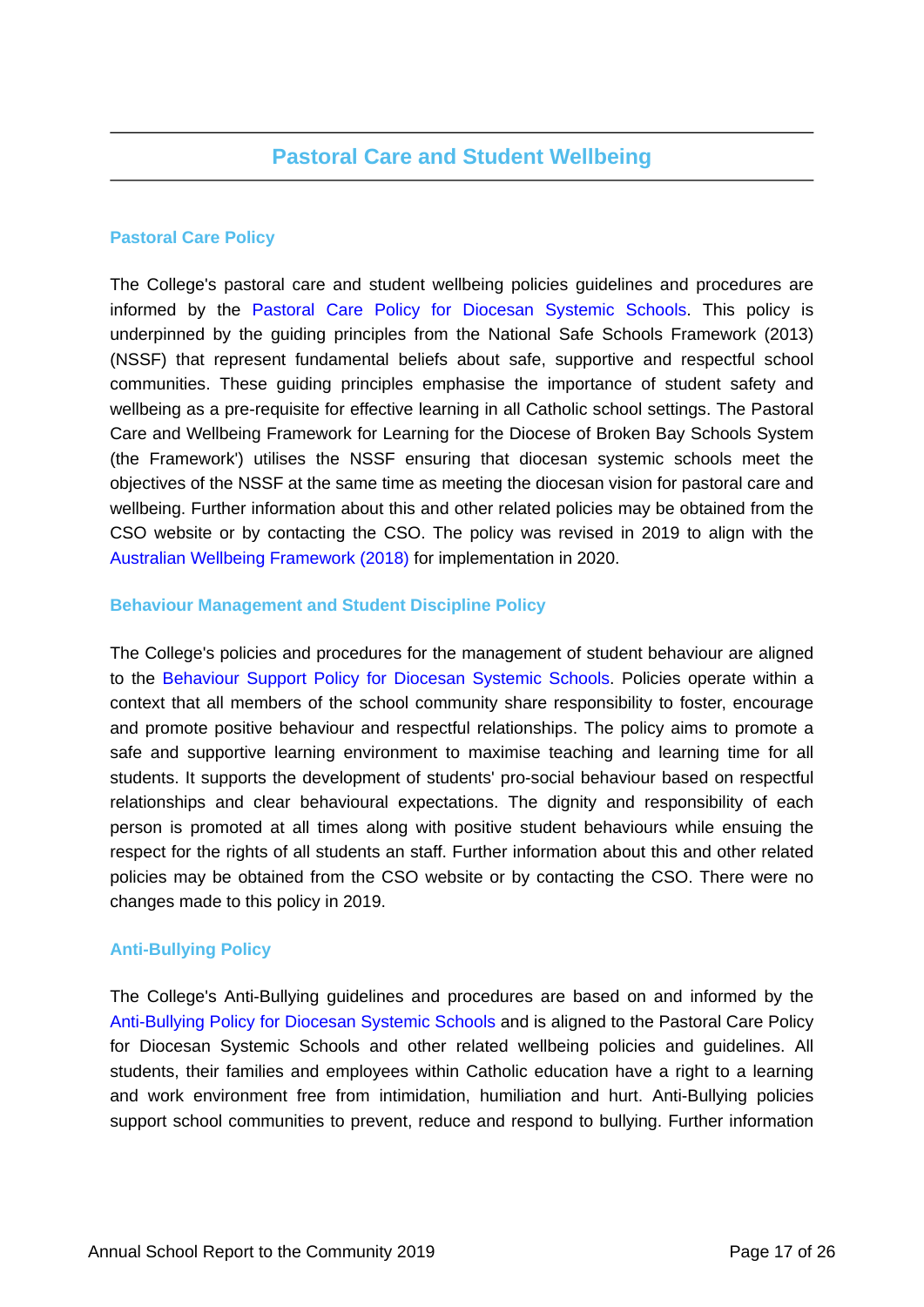about this and other related policies may be obtained from the [CSO website](https://www.csodbb.catholic.edu.au/about/Overview) or by contacting the CSO. There were no changes made to this policy in 2019.

# **Complaints Handling Policy**

The College follows the [Complaints Handling Policy and Procedures for Diocesan Systemic](https://www.csodbb.catholic.edu.au/about/Policies) [Schools.](https://www.csodbb.catholic.edu.au/about/Policies) A distinctive feature of this policy is to ensure that complaints are addressed in a timely and confidential manner at the lowest appropriate management level in order to prevent minor problems or concerns from escalating. The expectation is that complaints will be brought forward and resolved in a respectful manner recognising the dignity of each person concerned in the process. The policy recognises that a number of more minor or simple matters can be resolved without recourse to the formal complaint handling process but rather, quickly and simply, by discussion between the appropriate people. Further information about this and other related policies may be obtained from the CSO website or by contacting the CSO. There were no changes made to this policy in 2019.

### **Initiatives promoting respect and responsibility**

Each student is called to be an agent of stewardship, responsibility and service. Students are encouraged to use the gifts God has blessed them with to reach their full potential and make a positive contribution to the local and broader community. Students are challenged to never underestimate the impact they can have as individuals. The inclusive structure of our student representative council (SRC) allows any interested student to belong to this student advisory group and have their voice heard. In 2019, there were over 150 students contributing to the SRC. The student-led mentoring activities, leadership programs and ministry opportunities provided a foundation for each student to develop their gifts and achieve their personal success.

Some of the highlights of 2019 were as follows:

- Initiation of Mater Maria Earthcare group and composting program.
- Year 11 peer councillors who support the transition of Year 7 students to high school.
- Interfaith dialogue involvement for Years 9 and 10 students through various excursions.
- Outreach to the local community Year 8 students visited the elderly in aged care and dementia facilities, Year 9 supported Catholic primary students in literacy and numeracy and Year 10 organised a fete day for students with disabilities.
- The SRC, Empowerment Team and eSmart committee members led engaging College assemblies that promoted key messages about mental health, anti-bullying and the safe, smart and responsible use of technology.
- Hospitality students held a High Tea fundraiser in support of Caritas Australia.
- Dramatic and musical contributions by students through their gift of performance at School assemblies, liturgies and public performances in particular to raise funds for Soibada in East Timor.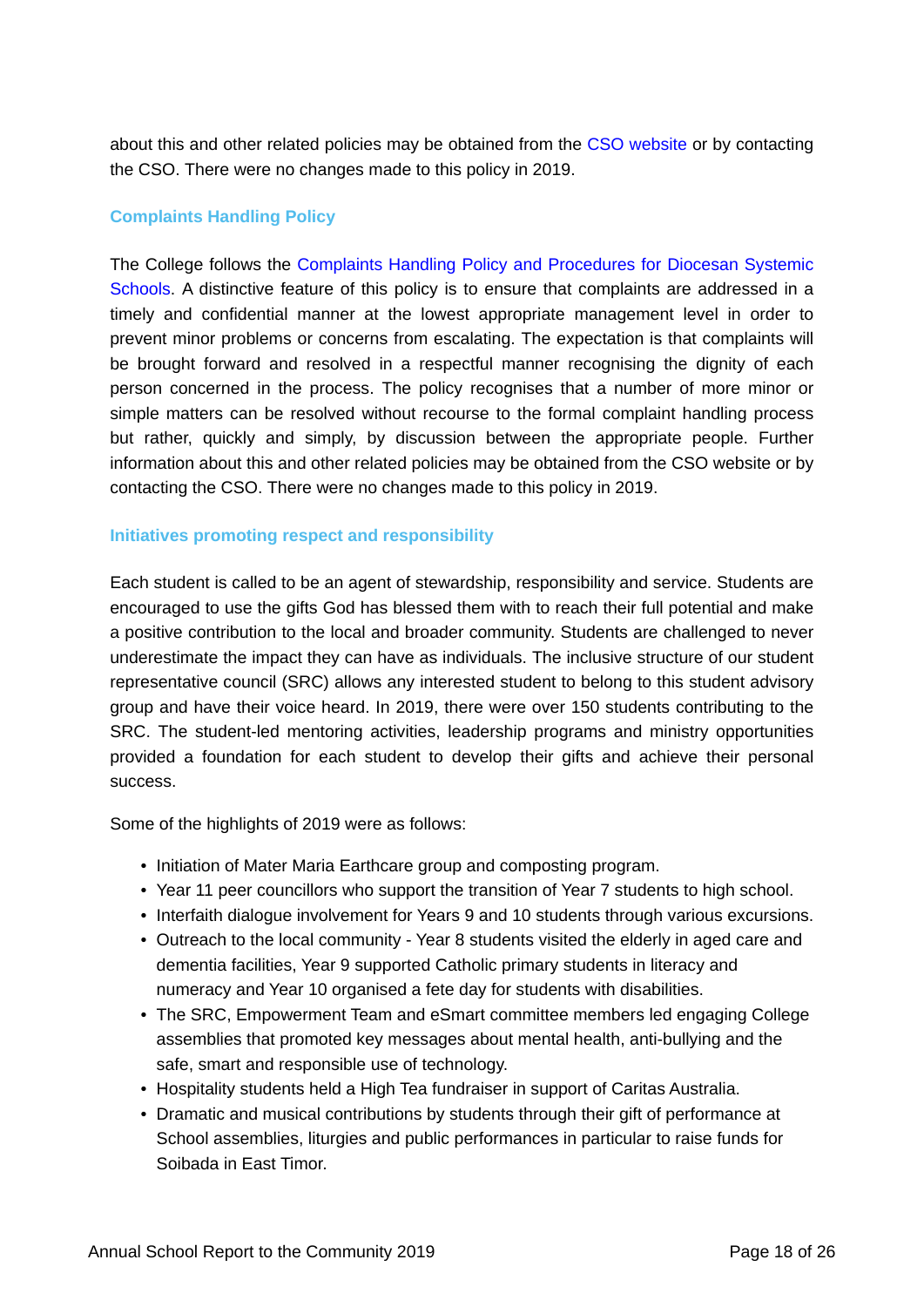- Year 11 Drama students write and perform a play to spread the anti-bullying message to our local primary schools.
- Student participation in the Duke of Edinburgh Award scheme specifically in the gold, silver and bronze awards.
- Year 10 students mentored primary school students in developing environmental awareness campaigns in the Taronga Zoo supported 'Feathertail Glider Project'.
- Students participated in the NSW Chemistry Titration competition, NSW Law Society Mock Trial and CSIRO CREST award scheme.
- Students represented the School in a variety of sports and a number senior students coached and managed junior School teams.
- Year 11 students led a mathematics tutorial day for gifted Year 6 students from the local Catholic schools.

The list above is a selection of activities and events that promote inclusion, harmony and respect to others and our natural environment.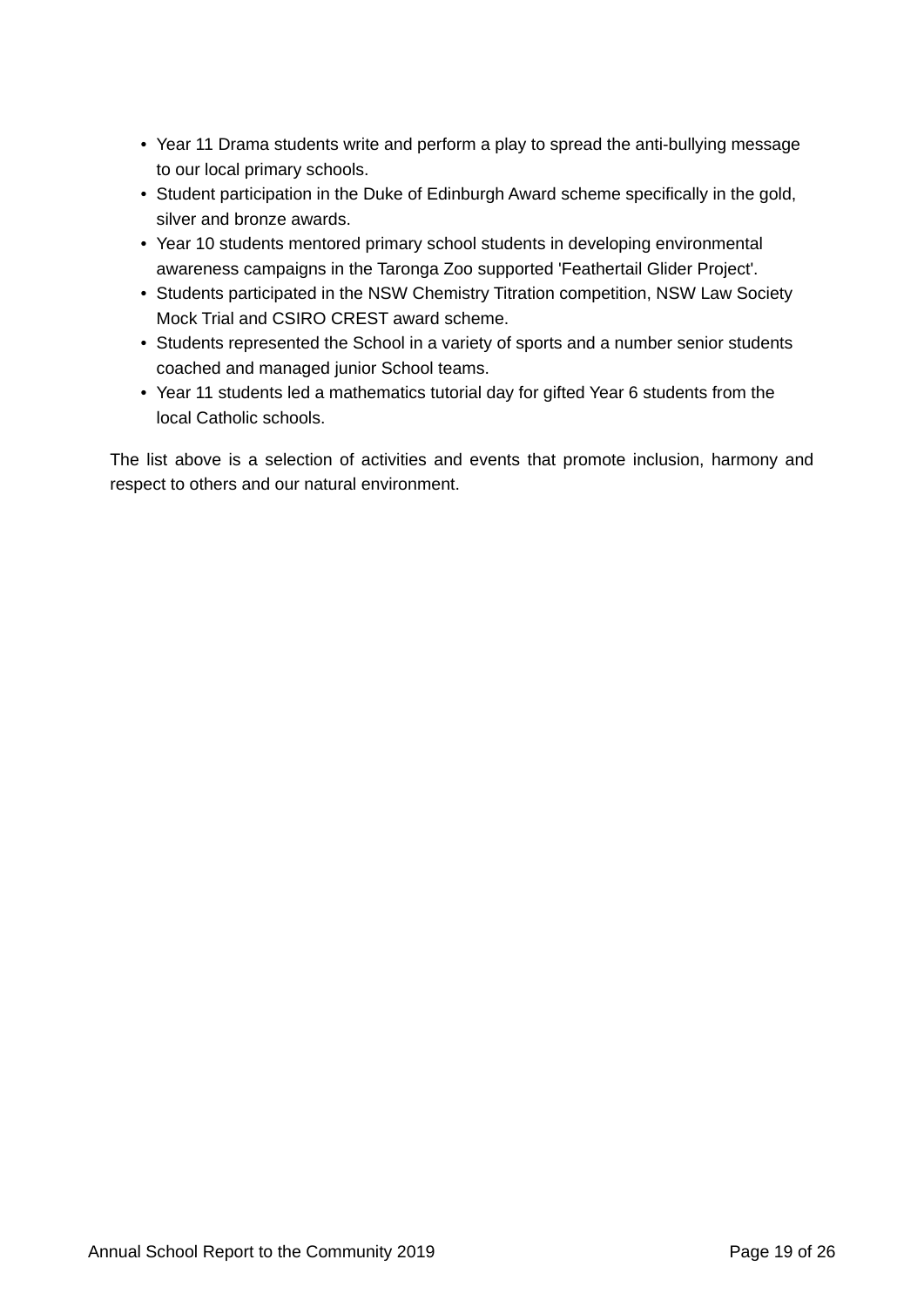# **School Improvement**

Strategic planning ensures a common purpose and agreed values are established. In Broken Bay systemic schools, this common purpose and agreed values along with goals, targets and key improvement strategies are documented in the School Improvement Plan (SIP). This SIP is a three year planning document and is used to record the College's progress in working towards priorities for improvement in three domains: Mission, Pastoral Care, Learning and Teaching. College improvement planning is supported systemically by the Diocesan Leading Learning initiative. This initiative is research based and has been developed in partnership with the University of Auckland. Building on Leading Learning in the Learning and Teaching domain, the Diocesan Learning Principles guide improvement strategies toward high quality contemporary learning.

# **Key Improvements Achieved**

In 2019, the School provided a variety of experiences to deepen understanding of the School value of Stewardship, in particular by joining Pittwater Parish to focus on 'displaying love to all' in our community. Staff were involved in faith formation activities to strengthen their faith and improve their environmental awareness within a Catholic context with the unpacking of the papal encyclical, Laudato Si. collaborative practice focused on the learning needs of students.

Staff worked in professional learning groups and key learning areas to focus on providing students with more opportunities for deep learning and creative problem solving. Tailored literacy strategies were implemented to increase the sophistication of written responses students are providing to show their understanding and learning. As well as these subjectspecific strategies, a school wide reading and comprehension program was developed and implemented for students in Years 7-10.

In the wellbeing space, the staff, students and parents were taken through components of the BeYou (previously known as MindMatters) mental health framework with focused attention on social and emotional learning to enhance student resilience and persistence. In pastoral care lessons, students were guided through the process of academic goal setting and using data to self evaluate. This growth mindset approach to learning was implemented to support a positive learning culture with the student body.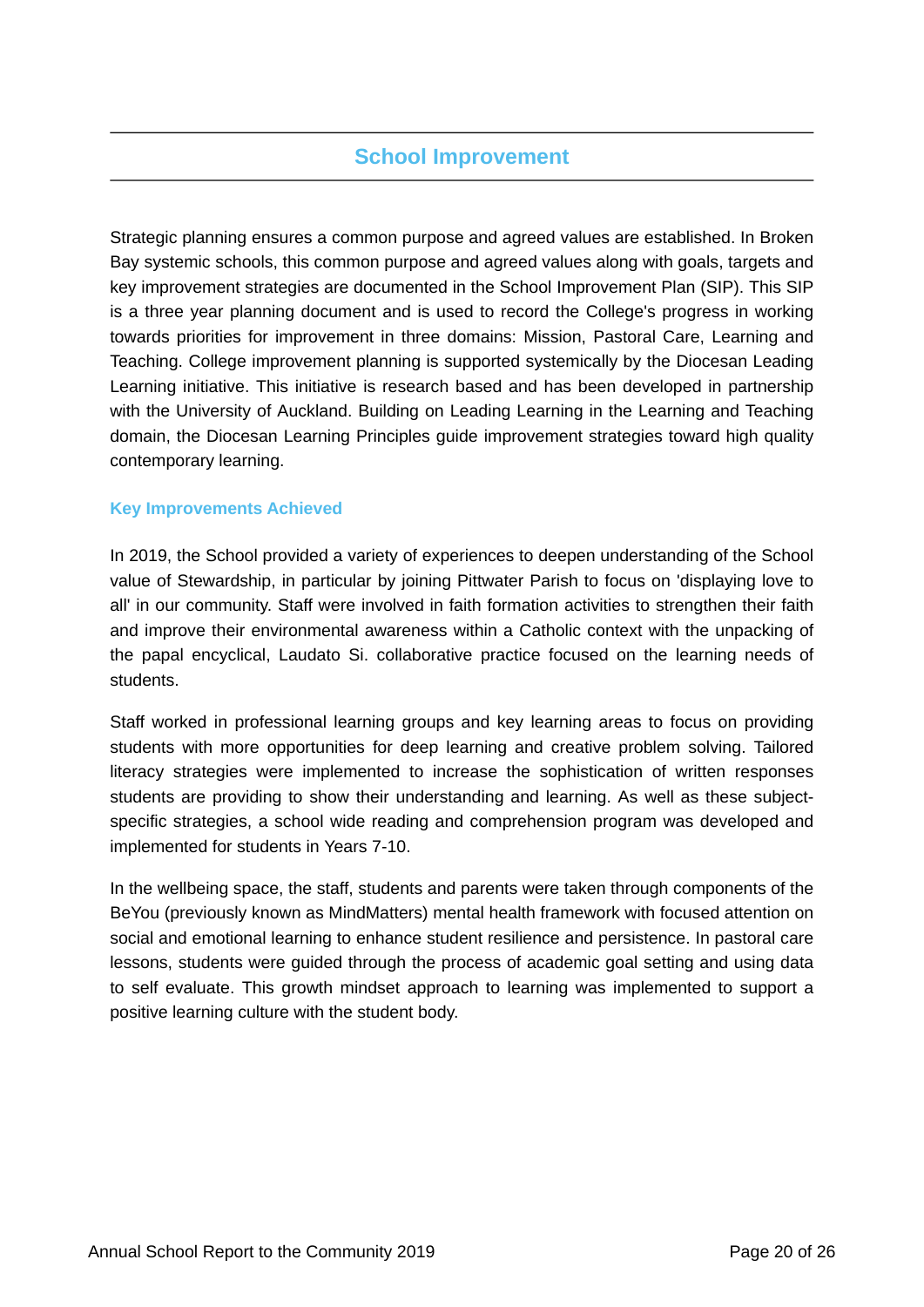### **Priority Key Improvements for Next Year**

In 2020, we start a new cycle of strategic improvement planning that will focus on improving student motivation and engagement. We will further develop our whole school literacy strategy to include a personalised program for students who achieve at or near national minimum standards in NAPLAN. This extension program will seek to engage parents and provide them with skills to assist their children, with home and school working in unison to maximise student growth. We will continue to encourage students to have a growth mindset by identifying the factors that impact our students' motivation and engagement. A significant factor impacting student achievement is attendance which the College will promote to the community through the 'Every Day Matters' campaign designed by the Catholic Schools Office. Finally, we will be continuing our environmental sustainability plans, as subjects attempt to authentically include these themes in their teaching programs.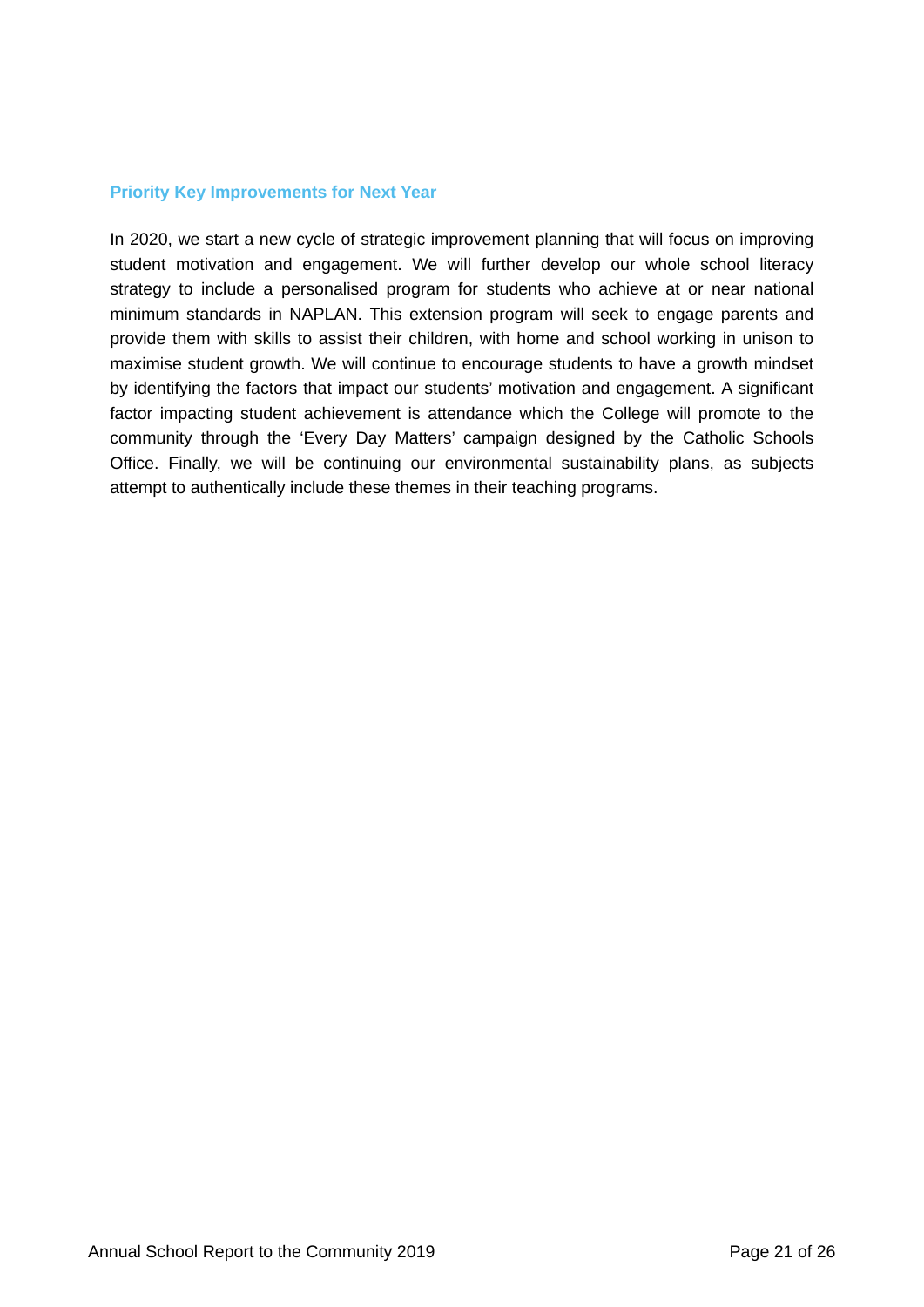# **Community Satisfaction**

The opinions and ideas of parents, students and teachers are valued and sought. Their suggestions are incorporated into planning for and achieving improved outcomes for students. This year, a variety of processes have been used to gain information about the level of satisfaction with the College from parents, students and teachers.

### **Parent satisfaction**

A comprehensive satisfaction and feedback survey was commissioned to obtain researchbased feedback and views on a wide range of areas relating to the School's performance. The School achieved 'very high' scores in eight of the twelve areas and 'high' scores for the remaining areas. These scores suggest the School is in very good overall health from the parents' perspective and the School reached an overall satisfaction of 85%.

The whole community, including parents, provide feedback through the 'Tell Them From Me' survey. The results from this survey in 2019 were pleasing and provided evidence that the majority of our parents are very happy with the educational opportunities and support we provide. Parental engagement and support of information evenings, celebrations such as Father's Day and Mother's day, highlight an overall satisfaction with the unique opportunities available to participate in the fuller life of the School. Parents are also active participants as members of the College Advisory Board and the P&F, in the coaching of College sports teams, and by regularly volunteering with initiatives like the Year 10 Careers Expo. The College Advisory Board and P&F provide avenues for parents and community members to raise positive issues or those of concern. Any issues which are raised are listened to, discussed and responded to appropriately. We invite parent feedback fortnightly in our newsletter.

### **Student satisfaction**

A satisfaction and feedback survey was also commissioned to obtain students' views. The School received positive feedback: 'high' scores on seven of the eight areas and a 'moderate' score in the remaining area. These scores suggest the School is in good overall health from our students' perspective with the overall satisfaction of 79%. Student voice is given high priority in strategic decision making and is collected via a number of sources, including the 'Student Wellbeing Survey' and 'Tell Them From Me' survey. The Student Representative Council has been the major vehicle for collecting data relating to student satisfaction. The inclusive nature of the SRC allows every student's voice to be heard. Representatives have provided pleasing responses with regards to learning structures, teacher practice, the pastoral care programs and designing new learning spaces within the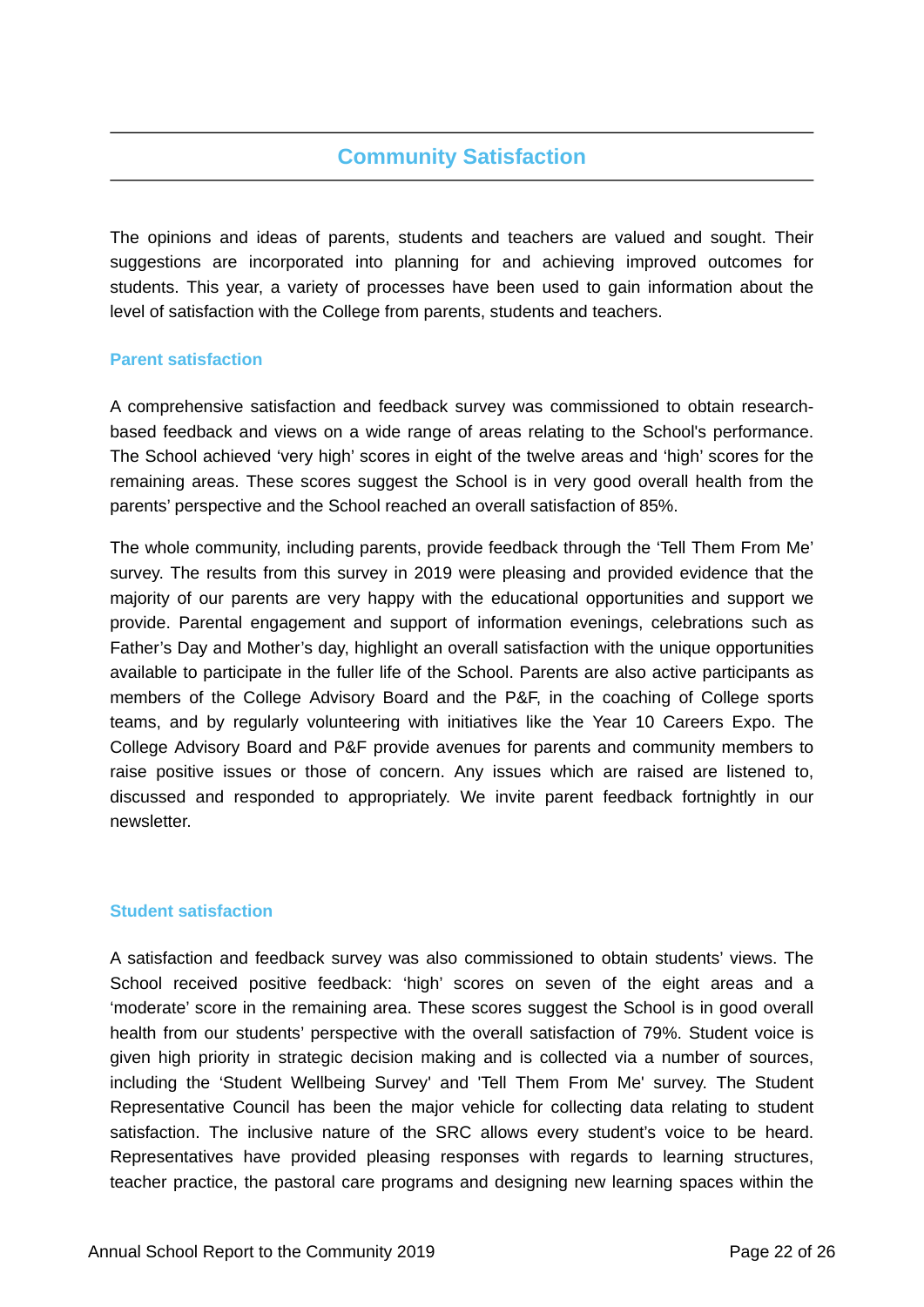College. Academically, the effort and behaviour results indicated that students are connected to their learning and the College recognised over 500 students with a Gold Award for Effort and Behaviour in 2019. This award indicates that these students are committed to their studies in both effort and behaviour in all of their subjects throughout the entire year.

### **Teacher satisfaction**

Staff members completed a comprehensive satisfaction and feedback survey relating to the College's performance. The College achieved 'very high' scores in six of the ten areas and 'high' scores for the remaining four areas. These scores suggest the School is in very good overall health from staff members' perspective and the School reached overall satisfaction of 87%. On a day to day basis, staff members are invited through staff meetings and the College Executive to dialogue satisfaction through the workplace context of teaching and the school improvement agenda. The College is a supportive work environment with a positively engaged staff. The low staff turn-over annually would suggest that our staff feel a strong sense of belonging and support in the workplace.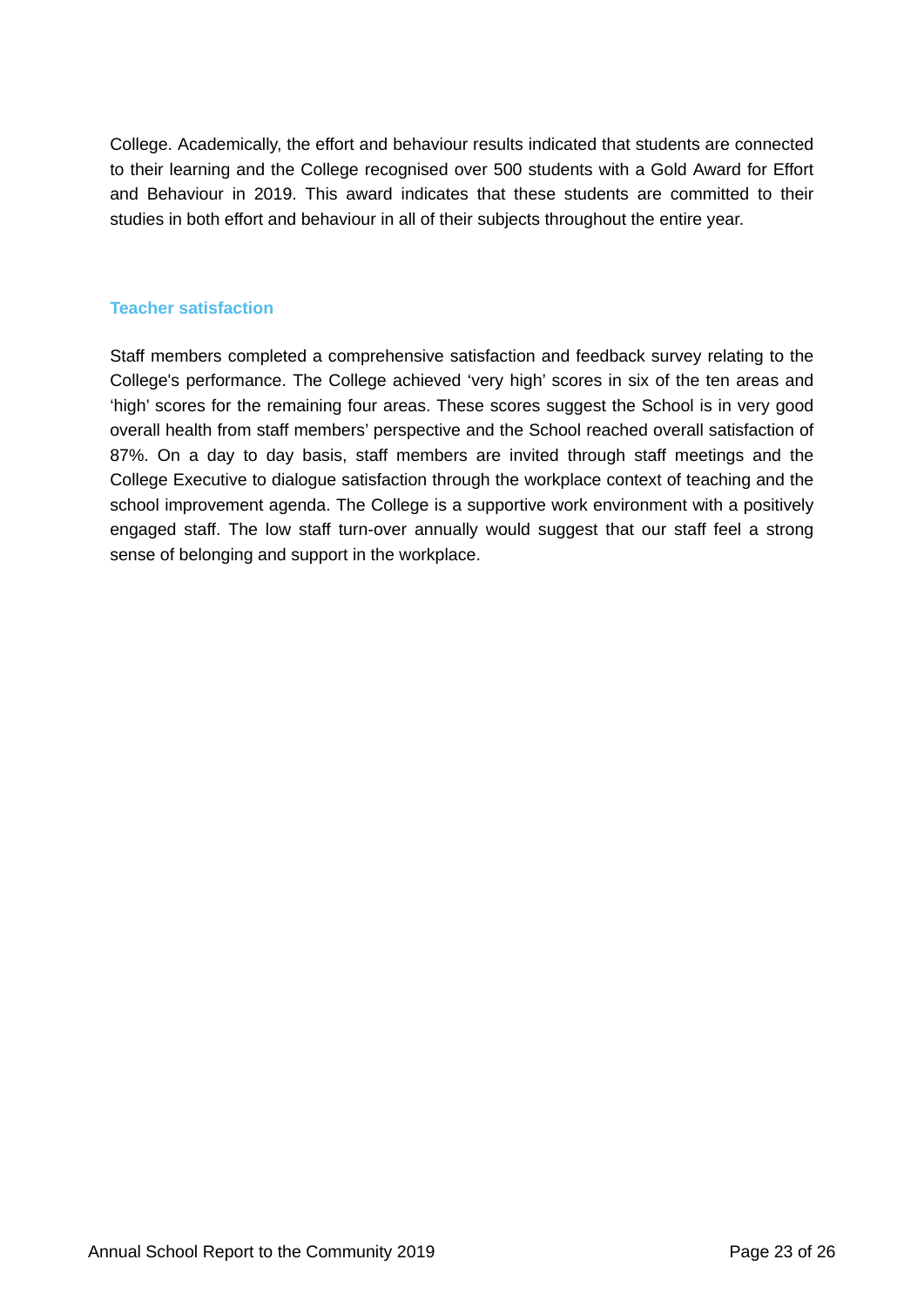# **Financial Statement**

Consistent with the NESA requirements, financial income and expenditure for the College in 2019 is shown below. More detailed financial data is available on the My School website. Diocesan system financial reporting can be found in the Broken Bay Diocese Annual Report.

| <b>Recurrent and Capital Income 2019</b>             |            |  |  |  |
|------------------------------------------------------|------------|--|--|--|
| <b>Commonwealth Recurrent</b><br>Grants <sup>1</sup> | \$7269443  |  |  |  |
| <b>Government Capital</b><br>Grants <sup>2</sup>     | \$0        |  |  |  |
| State Recurrent Grants <sup>3</sup>                  | \$2128582  |  |  |  |
| Fees and Private Income <sup>4</sup>                 | \$6335647  |  |  |  |
| <b>Interest Subsidy Grants</b>                       | \$41824    |  |  |  |
| Other Capital Income <sup>5</sup>                    | \$683442   |  |  |  |
| <b>Total Income</b>                                  | \$16458938 |  |  |  |

| <b>Recurrent and Capital Expenditure</b><br>2019     |            |  |
|------------------------------------------------------|------------|--|
| Capital Expenditure <sup>6</sup>                     | \$5724445  |  |
| <b>Salaries and Related</b><br>Expenses <sup>7</sup> | \$12174573 |  |
| Non-Salary Expenses <sup>8</sup>                     | \$3951947  |  |
| <b>Total Expenditure</b>                             | \$21850965 |  |

# **Notes**

- 1. Commonwealth Recurrent Grants includes recurrent per capita grants and special purpose grants.
- 2. Government Capital Grants includes all capital grants received from the Commonwealth and State Governments.
- 3. State Recurrent Grants includes recurrent grants per capita, special purpose grants and interest subsidy grants.
- 4. Fees and Private Income include Archdiocesan and school based fees, excursions and other private income.